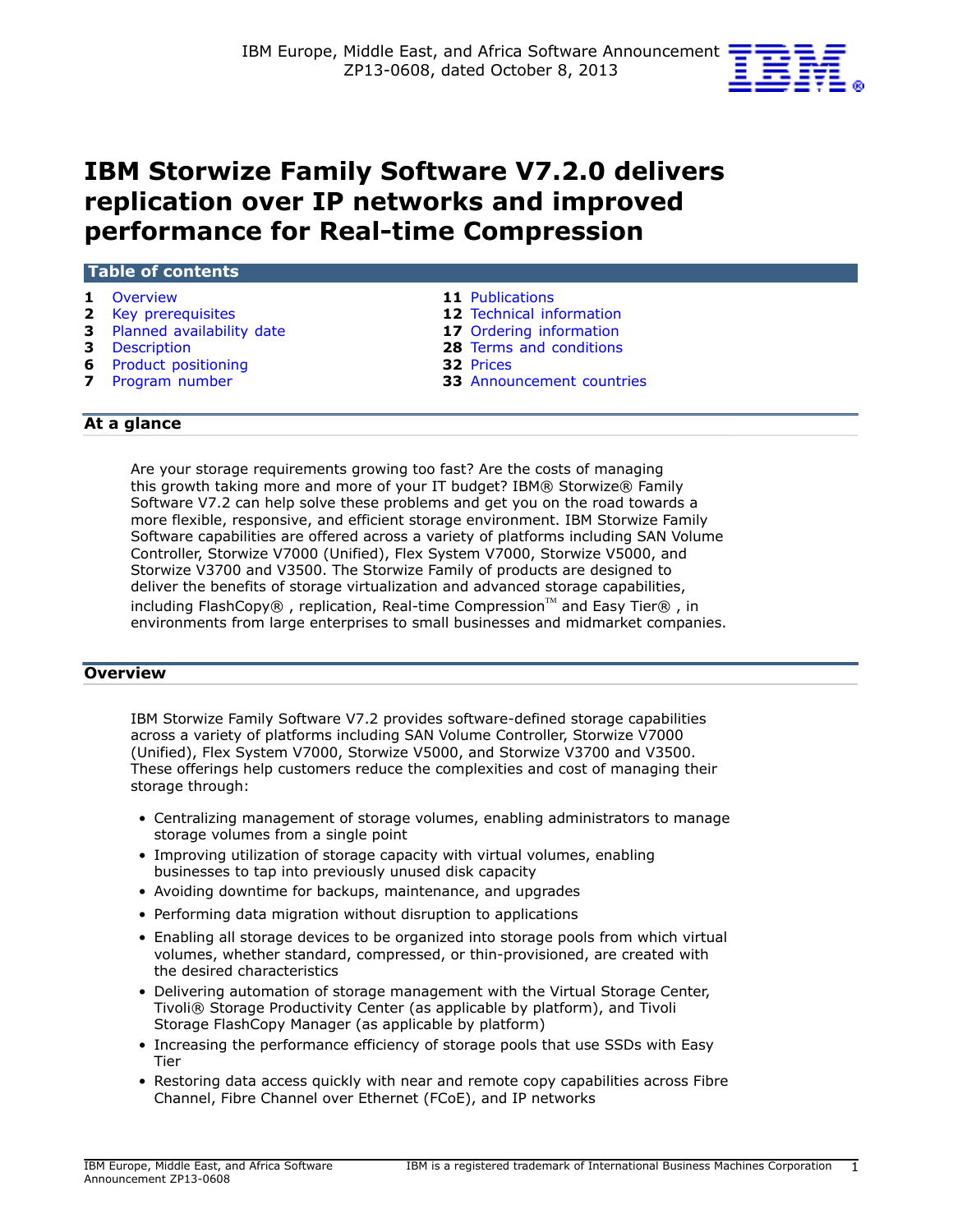IBM Storwize Family Software V7.2 introduces replication over IP networks that is easy to configure in existing IP infrastructures. This is a lower-cost alternative to the Fibre Channel-based and FCoE-based replication, eliminating the need for FCIP routers and dark fibre. By placing the IP replication function in the Storwize Family Software, server CPU and management overhead is freed up, and a single point of replication control is available for all server types. This release also includes SAS migration capability for the Storwize V5000, Storwize V3700, and Storwize V3500.

Enhanced stretched cluster for SAN Volume Controller optimizes inter-site networking and enables planned site failover. Remote mirroring and VMware environments will benefit from support for VMware 5.5 and being a provider for the vSphere API for Storage Awareness (VASA).

# <span id="page-1-0"></span>**Key prerequisites**

## *Software requirements*

IBM SAN Volume Controller V7.2 (5641-VC7 and 5641-CP7) has the same software prerequisites as IBM SAN Volume Controller V7.1.

IBM Storwize V7000 V7.2 (5639-VM7, 5639-EV7, 5639-RM7, and 5639-CP7) has the same software prerequisites as IBM Storwize V7000 V7.1.

IBM Flex System™ V7000 V7.2 (5639-NZ7, 5639-EX7, 5639-RE7, and 5639-CM7) has the same software prerequisites as IBM Flex System V7000 V7.1.

IBM Storwize V5000 V7.2 (5639-ST7) has the same software prerequisites as IBM Storwize V5000 V7.1.

Refer to the [Description](#page-2-1) section and the announcements listed in the [Reference](#page-5-1) [information](#page-5-1) section for more information.

#### *Hardware requirements*

IBM Storwize Family Software for SAN Volume Controller requires at least one pair of IBM System Storage® SAN Volume Controller 2145-CG8, 2145-CF8, 2145-8A4, 2145-8G4, 2145-8F4, or 2145-8F2 storage engines with dual uninterruptible power supplies for installation.

IBM Storwize Family Software for Storwize V7000 requires at least one IBM Storwize V7000 Control Enclosure (2076-112, 2076-124, 2076-312, or 2076-324) for installation.

IBM Storwize Family Software for Flex System V7000 requires at least one IBM Flex System V7000 (4939-A49, 4939-H49, or 4939-X49) Control Enclosure for installation.

IBM Storwize Family Software for Storwize V5000 requires at least one IBM Storwize V5000 control enclosure (2077-12C, 2077-24C, 2078-12C, or 2078-24C) for installation.

Current support summaries, including specific software, hardware, and firmware levels supported, are maintained at the support websites.

• For SAN Volume Controller

<http://www.ibm.com/storage/support/2145>

• For Storwize V7000

<http://www.ibm.com/storage/support/storwize/v7000>

- For IBM Flex System V7000 [http://www.ibm.com/support/entry/portal/downloads/hardware/puresystems/](http://www.ibm.com/support/entry/portal/downloads/hardware/puresystems/pureflex_system/storage_node/flex_system_v7000) [pureflex\\_system/ storage\\_node/flex\\_system\\_v7000](http://www.ibm.com/support/entry/portal/downloads/hardware/puresystems/pureflex_system/storage_node/flex_system_v7000)
- For Storwize V5000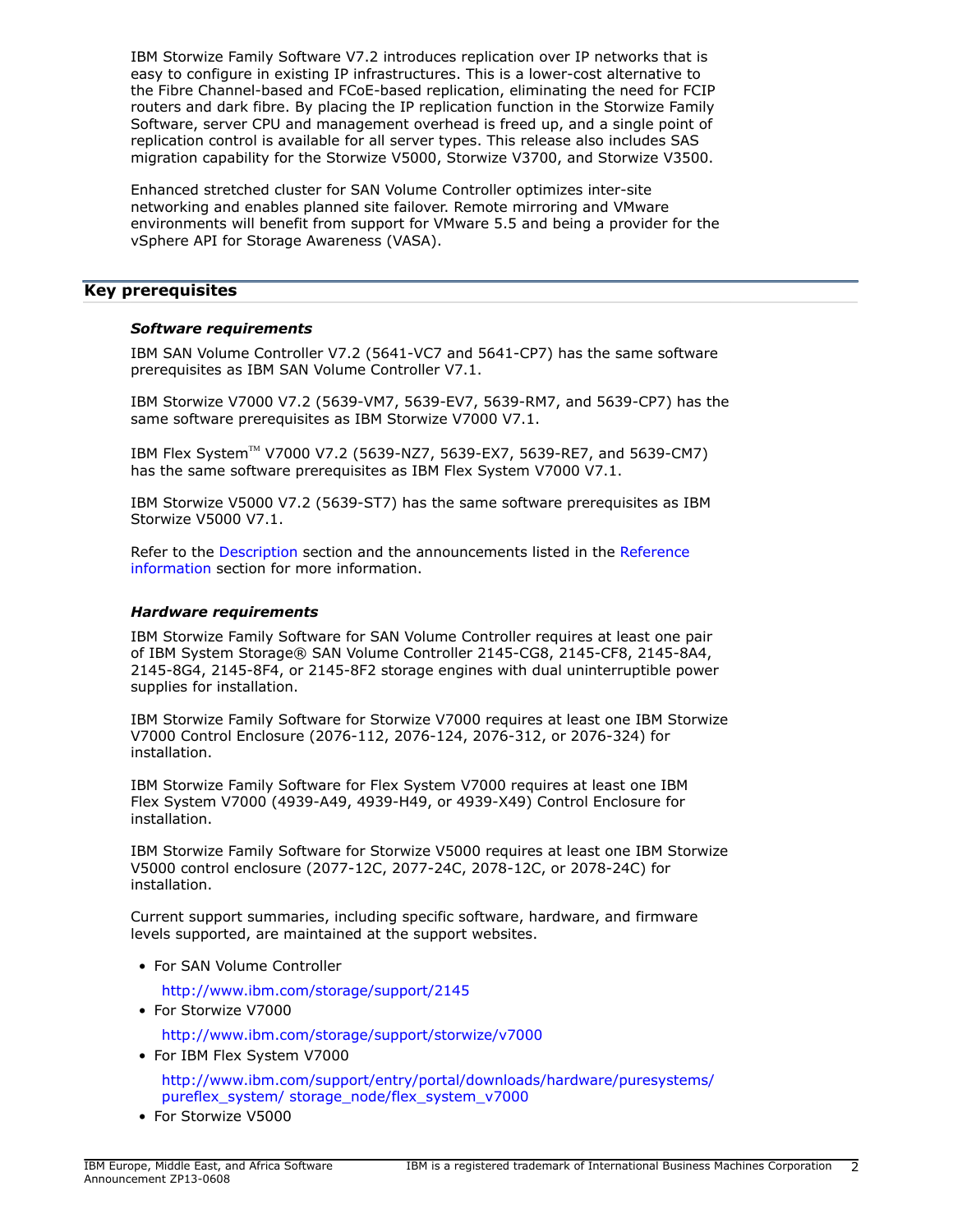<http://www.ibm.com/storage/support/storwize/v5000>

- For Storwize V3700 <http://www.ibm.com/storage/support/storwize/v3700>
- For Storwize V3500

<http://www.ibm.com/storage/support/storwize/v3500>

For information on Storwize Family of products hardware, refer to the announcements listed in the [Reference information](#page-5-1) section.

## <span id="page-2-0"></span>**Planned availability date**

November 29, 2013

Refer to the [Availability of national languages](#page-6-1) section for national language availability.

## <span id="page-2-1"></span>**Description**

IBM Storwize Family Software version 7.2 includes:

- **Remote Mirroring over IP communication links:** The Remote Mirroring function (also referred to as Metro/Global Mirror) is now supported using Ethernet communication links. Storwize Family Software IP replication uses innovative Bridgeworks SANSlide technology to optimize network bandwidth and utilization. This new function enables the use of lower speed and lower cost networking infrastructure for data replication. Bridgeworks' SANSlide technology integrated into IBM Storwize Family Software uses artificial intelligence to help optimize network bandwidth utilization and adapt to changing workload and network conditions. This technology can improve remote mirroring network bandwidth utilization up to three times, which may enable clients to deploy a less costly network infrastructure or speed remote replication cycles to enhance disaster recovery effectiveness.
- **Enhanced Stretched Cluster for SAN Volume Controller:** Prior to this release, stretched cluster configurations did not provide manual failover capability, and data being sent across a long distance link had the potential to be sent twice. The addition of 'site awareness' in Storwize Family Software V7.2 routes I/O traffic between SVC nodes and storage controllers to optimize the data flow, and it polices I/O traffic during a failure condition to allow for a manual cluster invocation to ensure consistency. The use of stretched cluster continues to follow all the same hardware installation guidelines as previously announced and found in the product documentation. Use of enhanced stretched cluster is optional, and existing stretched cluster configurations will continue to be supported.
- **Performance improvements for asynchronous remote mirroring:** Enhancements to the asynchronous remote mirroring function enables improved throughput of remotely replicated data.
- **vSphere API for Storage Awareness (VASA):** Storwize Family Software V7.2 enables users to get more capability out of their VMware environments by being a provider for the vSphere API for Storage Awareness.
- **Data Migration using SAS connectivity on Storwize V3500, V3700, and V5000:** Data migration support is standard on all Storwize V3500, V3700, and V5000 systems and this function can now be performed using SAS connectivity to help you easily and nondisruptively migrate data from IBM System Storage DS3200 and DS3500 systems onto Storwize V3500, V3700, and V5000.

#### **Revised licensing rules for Storwize V7000 Real-time Compression Software (5639-CP7)**

Rather than purchasing a license for Storwize Family Software for Storwize V7000 Real-time Compression (5639-CP7) for every licensed enclosure (internal and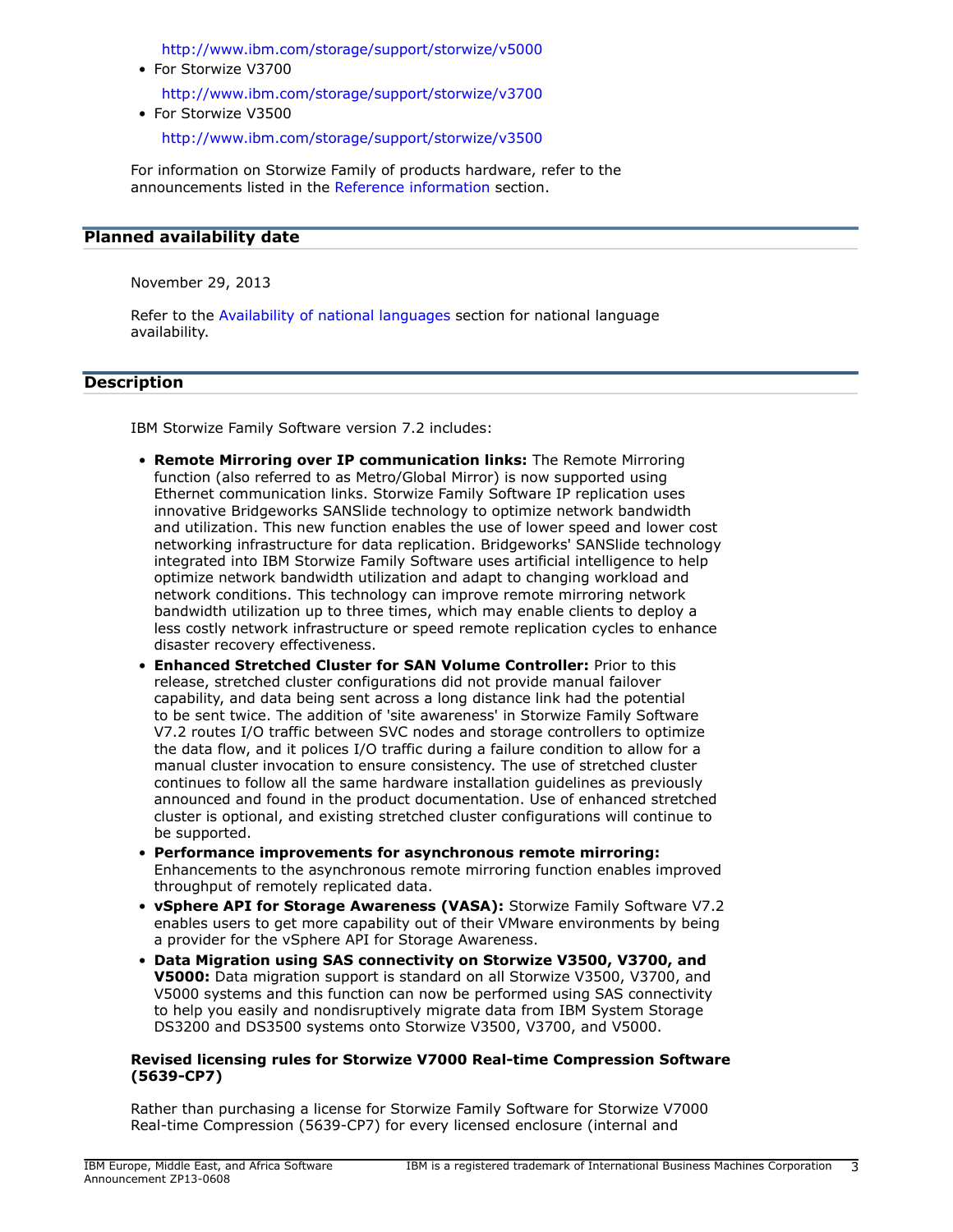external) managed by the IBM Storwize V7000 Disk system as required when first released, some customers will benefit from the following modifications to the 5639- CP7 licensing rules:

- For any Storwize V7000 system made up of one Storwize V7000 Control enclosure plus more than two other enclosures (whether Storwize V7000 Expansion enclosures or third party external storage enclosures), the maximum number of 5639-CP7 licenses required is three (see scenario 1 below)
- For any Storwize V7000 system made up of multiple Storwize V7000 Control enclosures (in a clustered configuration, for example), the maximum number of 5639-CP7 licenses required is three per Control enclosure (see scenarios 2 and 3 below)

Under this Storwize Family Software V7.2 revision, to authorize use of Real-time Compression capabilities of the IBM Storwize V7000, you must purchase a license for Storwize Family Software for Storwize V7000 Real-time Compression (5639- CP7) for each licensed enclosure managed by the IBM Storwize V7000 Disk System, including each internal enclosure licensed with Storwize Family Software for Storwize V7000 base software (5639-VM7) and each external enclosure licensed with Storwize Family Software for Storwize V7000 External Virtualization (5639-EV7), up to a maximum number of three enclosure licenses for each Storwize V7000 Control enclosure.

This change applies to new software transactions and new software maintenance renewals and reinstatements only. If customers have already purchased a greater quantity of software licenses for Storwize V7000 Real-time Compression (5639- CP7) than required under this change, they should contact their sales representative to adjust the licensing to ensure they renew with the appropriate software maintenance license quantity as part of their next transaction. Some customers will have an automatic renewal of software maintenance applied to their account. It is the customer's responsibility to take advantage of this change in licensing requirements and to remove the automatic renewal (if desired) and to review the renewal statement to ensure any needed change in license quantity is made. This change does not entitle customers to any refunds for software licensing.

The following are examples of how to license Real-time Compression (5639-CP7) under the modified licensing rules:

**Scenario 1:** You have a four-enclosure Storwize V7000 system made up of one control enclosure and three expansion enclosures with nothing externally virtualized, therefore it has four 5639-VM7 licenses. The Storwize Family Software for Storwize V7000 Real-time Compression licensing would be a total of three 5639-CP7 licenses required.

**Scenario 2:** You have a five-enclosure Storwize V7000 system made up of two control enclosures and three expansion enclosures with nothing externally virtualized, therefore it has five 5639-VM7 licenses. The existence of two control enclosures moves the maximum license quantity up to six, therefore the Storwize Family Software for Storwize V7000 Real-time Compression licensing would be a total of five 5639-CP7 licenses required.

**Scenario 3:** You have a five-enclosure Storwize V7000 system made up of two control enclosures and three expansion enclosures, managing a DS5020 consisting of three enclosures, therefore it has five 5639-VM7 licenses and three 5639-EV7 licenses. The existence of two control enclosures moves the maximum license quantity up to six, therefore the Storwize Family Software for Storwize V7000 Real-time Compression licensing would be a total of six 5639-CP7 licenses required, even though the total number of enclosures in the configuration is eight.

## **Revised licensing rules for Flex System V7000 Real-time Compression Software (5639-CM7)**

Rather than purchasing a license for Storwize Family Software for Flex System V7000 Real-time Compression (5639-CM7) for every licensed enclosure (internal and external) managed by the IBM Storwize V7000 Disk system as required when first released, some customers will benefit from the following modifications to the 5639-CM7 licensing rules: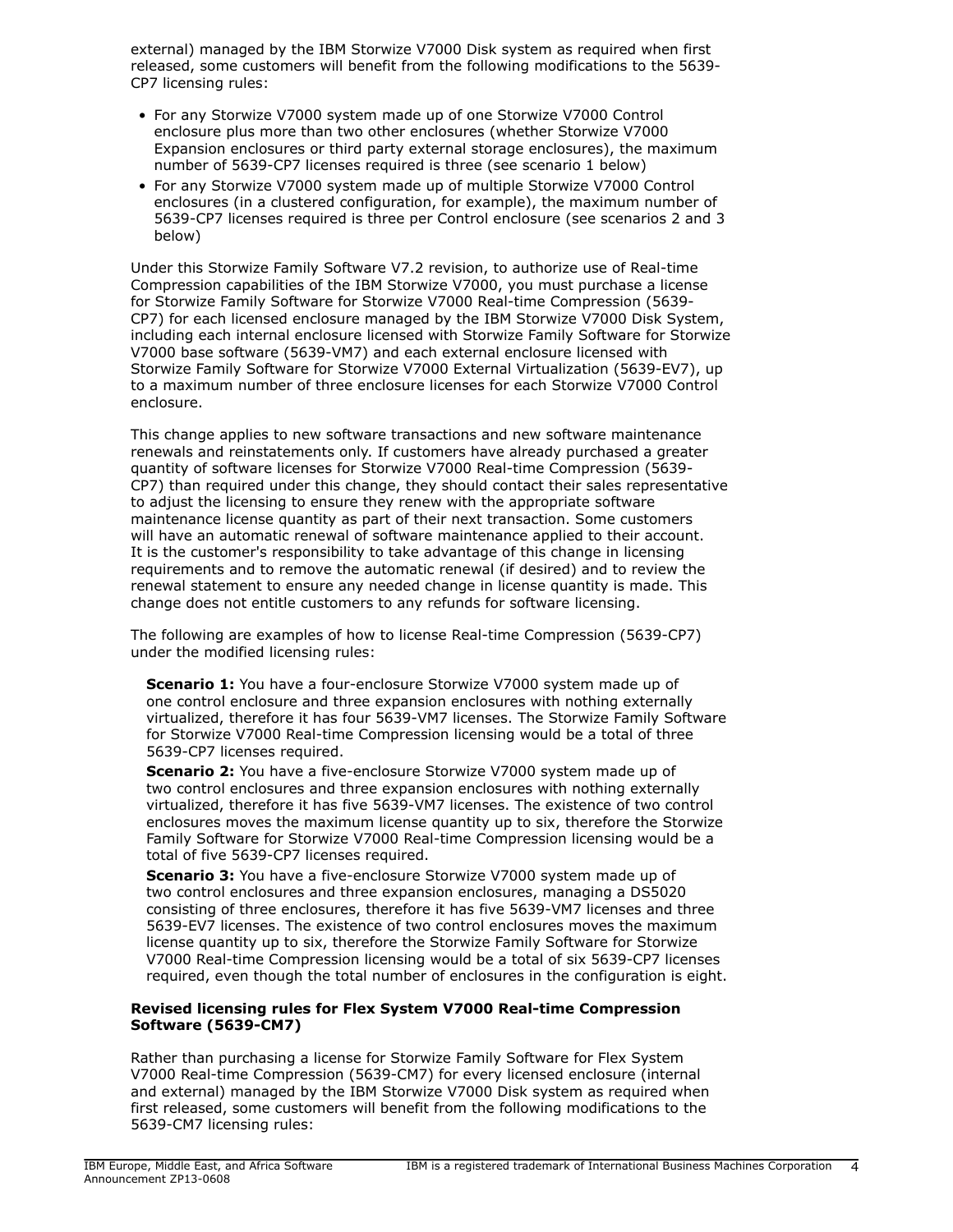- For any Flex System V7000 system made up of one Flex System V7000 Control enclosure plus more than two other enclosures (whether Flex System V7000 Expansion enclosures, Storwize V7000 Expansion enclosures, or third party external storage enclosures), the maximum number of 5639-CM7 licenses required is three (see scenario 1 below)
- For any Flex System V7000 system made up of multiple Flex System V7000 Control enclosures (in a clustered configuration, for example), the maximum number of 5639-CM7 licenses required is three per Control enclosure (see scenarios 2 and 3 below)

Under this Storwize Family Software V7.2 revision, to authorize use of Real-time Compression capabilities of the IBM Flex System V7000, you must purchase a license for Storwize Family Software for Flex System V7000 Real-time Compression (5639-CM7) for each licensed enclosure managed by the IBM Flex System V7000 Disk System, including each internal enclosure licensed with Storwize Family Software for Flex System V7000 base software (5639-NZ7) and each external enclosure licensed with Storwize Family Software for Flex System V7000 External Virtualization (5639-EX7) up to a maximum number of three enclosure licenses for each Flex System V7000 Control enclosure.

This change applies to new software transactions and new software maintenance renewals and reinstatements only. If customers have already purchased a greater quantity of software licenses for Flex System V7000 Real-time Compression (5639-CM7) than required under this change, they should contact their sales representative to adjust the licensing to ensure they renew with the appropriate software maintenance license quantity as part of their next transaction. Some customers will have an automatic renewal of software maintenance applied to their account. It is the customer's responsibility to take advantage of this change in licensing requirements and to remove the automatic renewal (if desired) and to review the renewal statement to ensure any needed change in license quantity is made. This change does not entitle customers to any refunds for software licensing.

The following are examples of how to license Real-time Compression (5639-CM7) under the modified licensing rules:

**Scenario 1:** You have a four-enclosure Flex System V7000 system made up of one control enclosure and three expansion enclosures with nothing externally virtualized, therefore it has four 5639-NZ7 licenses. The Storwize Family Software for Flex System V7000 Real-time Compression licensing would be a total of three 5639-CM7 licenses required.

**Scenario 2:** You have a five-enclosure Flex System V7000 system made up of two control enclosures and three expansion enclosures with nothing externally virtualized, therefore it has five 5639-NZ7 licenses. The existence of two control enclosures moves the maximum license quantity up to six, therefore the Storwize Family Software for Flex System V7000 Real-time Compression licensing would be a total of five 5639-CM7 licenses required.

**Scenario 3:** You have a five-enclosure Flex System V7000 system made up of two control enclosures and three expansion enclosures, managing a DS5020 consisting of three enclosures, therefore it has five 5639-NZ7 licenses and three 5639-EX7 licenses. The existence of two control enclosures moves the maximum license quantity up to six, therefore the Storwize Family Software for Flex System V7000 Real-time Compression licensing would be a total of six 5639-CM7 licenses required, even though the total number of enclosures in the configuration is eight.

## **Added interoperability**

Storwize Family Software now supports many more heterogeneous data center environments with the addition of interoperability support for VMware vSphere 5.5.

For all the specific models and host environments supported, visit the IBM System Storage Interoperation Center (SSIC) at

#### <http://www.ibm.com/systems/support/storage/ssic>

Or you may also visit: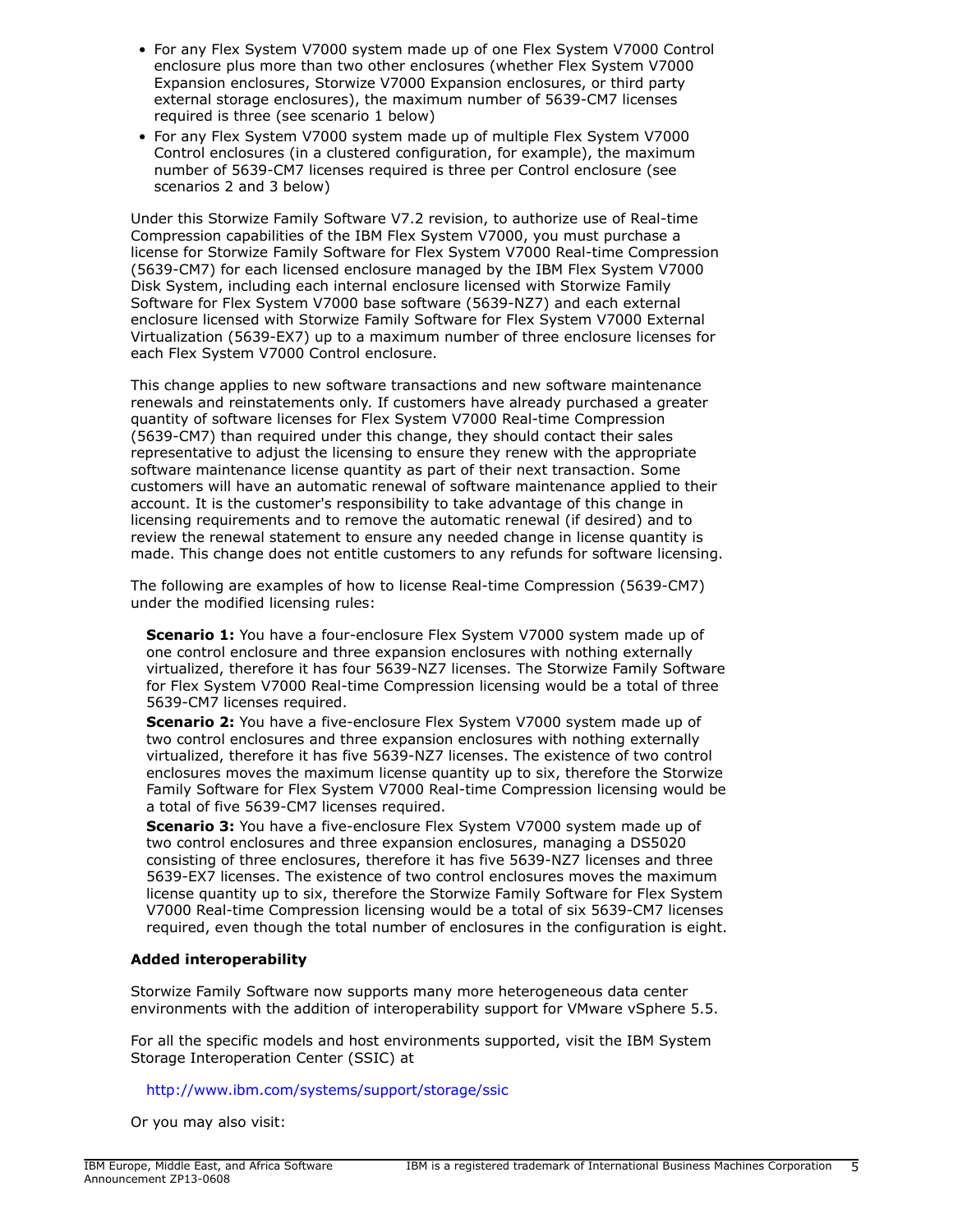• For SAN Volume Controller

<http://www.ibm.com/storage/support/2145>

- For Storwize V7000 <http://www.ibm.com/storage/support/storwize/v7000>
- For IBM Flex System V7000

[http://www.ibm.com/support/entry/portal/downloads/hardware/puresystems/](http://www.ibm.com/support/entry/portal/downloads/hardware/puresystems/pureflex_system/storage_node/flex_system_v7000) [pureflex\\_system/ storage\\_node/flex\\_system\\_v7000](http://www.ibm.com/support/entry/portal/downloads/hardware/puresystems/pureflex_system/storage_node/flex_system_v7000)

• For Storwize V5000

<http://www.ibm.com/storage/support/storwize/v5000>

• For Storwize V3700

<http://www.ibm.com/storage/support/storwize/v3700>

• For Storwize V3500

<http://www.ibm.com/storage/support/storwize/v3500>

## **Accessibility by people with disabilities**

A US Section 508 Voluntary Product Accessibility Template (VPAT) containing details on accessibility compliance can be requested at

[http://www.ibm.com/able/product\\_accessibility/index.html](http://www.ibm.com/able/product_accessibility/index.html)

# <span id="page-5-0"></span>**Product positioning**

Customers today face a challenging business environment. There is a need to store more information to make their business more competitive and for IT to be responsive and support initiatives, all while controlling IT costs and to limit the amount of staff required to support IT.

The IBM Storwize Family of storage virtualization systems provides management of storage from entry and midrange up to enterprise disk systems. It enables hosts to attach through SAN, FCoE, or iSCSI to existing Ethernet networks. The Storwize Family of products are designed to be easy to use, enabling existing staff to start working with it rapidly. The Storwize Family of products use virtualization, thin provisioning, and compression technologies to improve storage utilization and to meet changing needs quickly and easily. In this way, the Storwize Family of products are the ideal complement to server virtualization strategies.

The Storwize Family of products also enable nearly nondisruptive migration of data from existing storage systems to new ones, simplifying implementation and minimizing disruption. It is an offering for customers with existing SAN or FCoE networks who seek to reduce the complexities and costs of managing their storage.

The Storwize Family of products are a cross-industry offering for customers who are mainly focused on cost savings while dealing with complexity and increasing storage requirements. These customers also focus on scaling capability with reasonable costs, including disaster recovery functions (Remote Mirroring, FlashCopy , Stretched clusters) and performance features (SSD and Easy Tier ).

# <span id="page-5-1"></span>**Reference information**

For information on the IBM System Storage SAN Volume Controller and IBM Storwize V7000, refer to Hardware Announcement [ZG13-0285](http://www.ibm.com/common/ssi/cgi-bin/ssialias?infotype=an&subtype=ca&appname=gpateam&supplier=877&letternum=ENUSZG13-0285), dated October 08, 2013 .

For information on the IBM Flex System V7000, refer to Hardware Announcement [ZG13-0292](http://www.ibm.com/common/ssi/cgi-bin/ssialias?infotype=an&subtype=ca&appname=gpateam&supplier=877&letternum=ENUSZG13-0292), dated October 08, 2013 , and Hardware Announcement [ZG13-0289](http://www.ibm.com/common/ssi/cgi-bin/ssialias?infotype=an&subtype=ca&appname=gpateam&supplier=877&letternum=ENUSZG13-0289), dated October 08, 2013 .

For information on the IBM Storwize V5000, refer to Hardware Announcement [ZG13-0273](http://www.ibm.com/common/ssi/cgi-bin/ssialias?infotype=an&subtype=ca&appname=gpateam&supplier=877&letternum=ENUSZG13-0273), dated October 08, 2013 .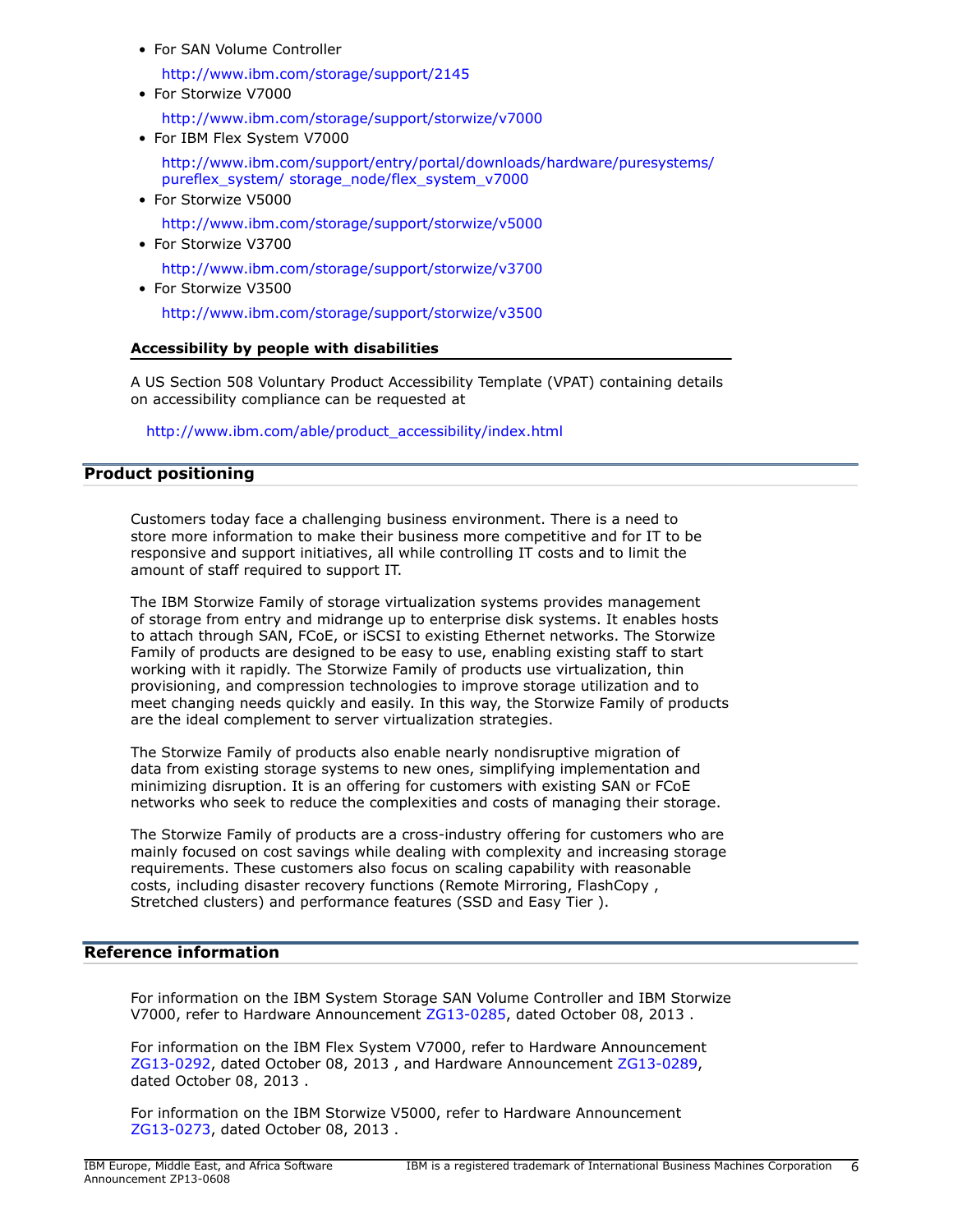# <span id="page-6-1"></span>**Availability of national languages**

Planned and supported geography translations will be available for web download by December 27, 2013, at the following websites.

• For SAN Volume Controller

<http://www.ibm.com/storage/support/2145>

- For Storwize V7000 <http://www.ibm.com/storage/support/storwize/v7000>
- For IBM Flex System V7000

[http://www.ibm.com/support/entry/portal/downloads/hardware/puresystems/](http://www.ibm.com/support/entry/portal/downloads/hardware/puresystems/pureflex_system/storage_node/flex_system_v7000) [pureflex\\_system/ storage\\_node/flex\\_system\\_v7000](http://www.ibm.com/support/entry/portal/downloads/hardware/puresystems/pureflex_system/storage_node/flex_system_v7000)

- For Storwize V5000 <http://www.ibm.com/storage/support/storwize/v5000>
- For Storwize V3700

<http://www.ibm.com/storage/support/storwize/v3700>

• For Storwize V3500 <http://www.ibm.com/storage/support/storwize/v3500>

## <span id="page-6-0"></span>**Program number**

| Program<br>number | <b>VRM</b> | Program<br>name                                                                             |
|-------------------|------------|---------------------------------------------------------------------------------------------|
| 5641-VC7          | 7.2.0      | IBM Storwize Family Software for SAN Volume<br>Controller V7                                |
| 5641-CP7          | 7.2.0      | IBM Storwize Family Software for SAN Volume<br>Controller Real-time Compression software V7 |
| 5639-VM7          | 7.2.0      | IBM Storwize Family Software for Storwize V7000                                             |
| 5639-EV7          | 7.2.0      | IBM Storwize Family Software for Storwize V7000<br>External Virtualization software         |
| 5639-RM7          | 7.2.0      | IBM Storwize Family Software for Storwize V7000<br>Remote Mirroring software                |
| 5639-CP7          | 7.2.0      | IBM Storwize Family Software for Storwize V7000<br>Real-time Compression software           |
| 5639-NZ7          | 7.2.0      | IBM Storwize Family Software for Flex System V7000                                          |
| 5639-RE7          | 7.2.0      | IBM Flex System V7000 Remote Mirroring Software                                             |
| 5639-EX7          | 7.2.0      | IBM Flex System V7000 External Virtualization<br>Software                                   |
| 5639-CM7          | 7.2.0      | IBM Flex System V7000 Real-time Compression<br>Software                                     |
| 5639-ST7          | 7.2.0      | IBM Storwize Family Software for Storwize V5000                                             |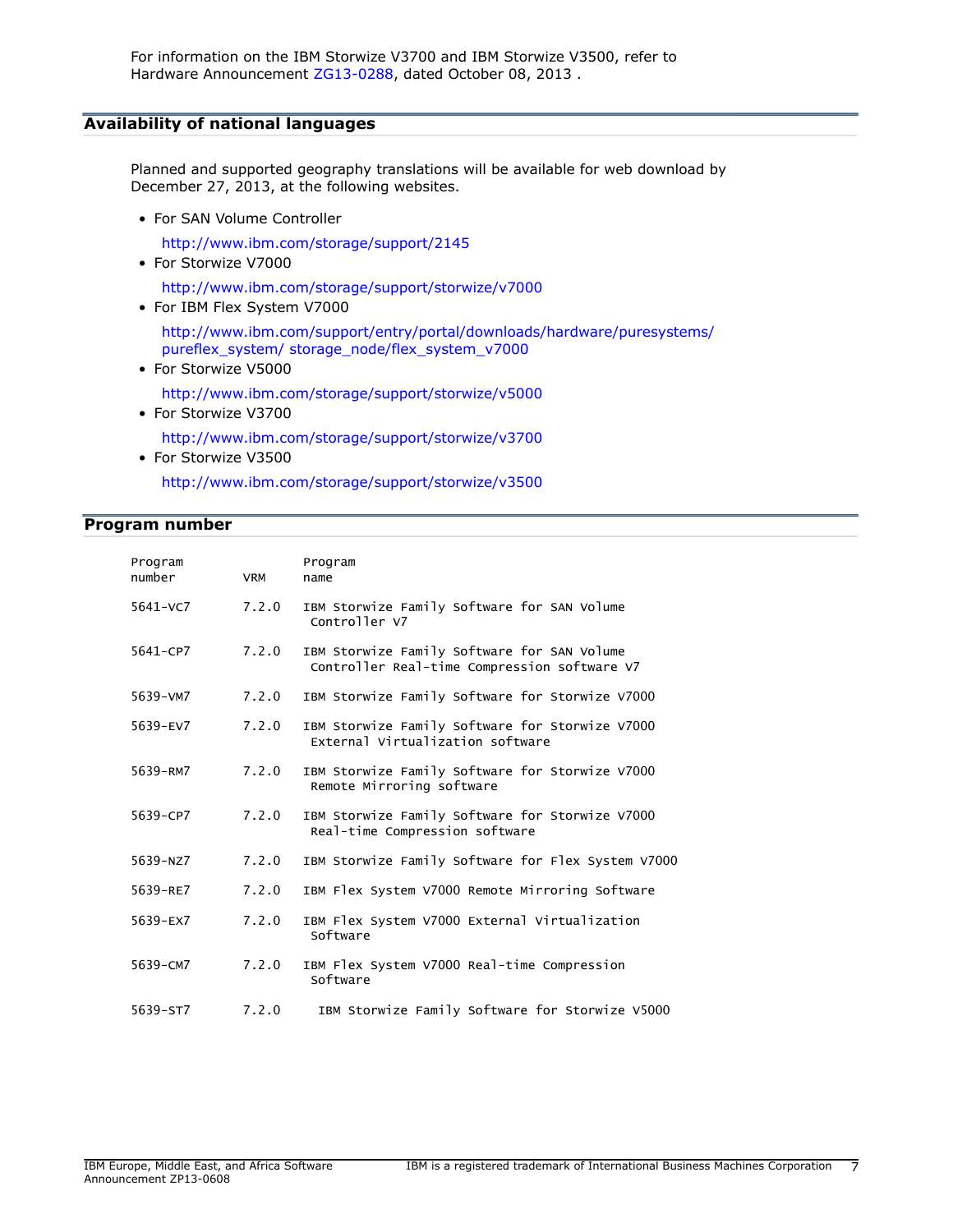#### **IBM Storwize Family Software for SAN Volume Controller V7**

| Program PID number 1-year PID number | Maintenance                      | Maintenance<br>3-year PID number |
|--------------------------------------|----------------------------------|----------------------------------|
| 5641-VC7                             | 5641-VCA reg                     | 5641-VCC reg                     |
| Maintenance<br>2-year PID number     | Maintenance<br>4-year PID number | Maintenance<br>5-year PID number |
| 5641-VCB<br>reg                      | 5641-VCD reg                     | 5641-VCE reg                     |

#### **IBM Storwize Family Software for SAN Volume Controller Real-time Compression software V7**

| Program PID number               | Maintenance<br>1-year PID number | Maintenance<br>3-year PID number |
|----------------------------------|----------------------------------|----------------------------------|
| 5641-CP7                         | 5641-CS1<br>rea                  | 5641-CS3 reg                     |
| Maintenance<br>2-year PID number | Maintenance<br>4-year PID number | Maintenance<br>5-year PID number |
| 5641-CS2<br>rea                  | 5641-CS4 reg                     | 5641-CS5 reg                     |

#### **IBM Storwize Family Software for Storwize V7000 V7**

| Program PID number               | Maintenance<br>1 year PID number | Maintenance<br>3 year PID number                 |
|----------------------------------|----------------------------------|--------------------------------------------------|
| 5639-VM7                         | 5639-SM1 reg/ren<br>5639-SM2 af1 | 5639-SM3 reg<br>5639-SM4 renewal<br>5639-SM5 af1 |
| Maintenance<br>2 year PID number | Maintenance<br>4 year PID number | Maintenance<br>5 year PID number                 |
| 5639-SM6<br>rea                  | 5639-SM7 reg                     | 5639-SM8 reg                                     |

#### **IBM Storwize Family Software for Storwize V7000 External Virtualization software V7**

| Program PID number               | Maintenance<br>1 year PID number 3 year PID number | Maintenance                                         |
|----------------------------------|----------------------------------------------------|-----------------------------------------------------|
| 5639-EV7                         | 5639-EVA reg/ren<br>5639-EVB af1                   | 5639-EVD reg<br>5639-EVE renewal<br>$5639$ -EVF afl |
| Maintenance<br>2 year PID number | Maintenance<br>4 year PID number                   | Maintenance<br>5 year PID number                    |
| 5639-EVC<br>rea                  | 5639-EVG reg                                       | 5639-EVH reg                                        |

#### **IBM Storwize Family Software for Storwize V7000 Remote Mirroring software V7**

| Program PID number 1 year PID number 3 year PID number | Maintenance                                        | Maintenance                                  |
|--------------------------------------------------------|----------------------------------------------------|----------------------------------------------|
| 5639-RM7                                               | 5639-RMA reg/ren<br>5639-RMB afl                   | 5639-RMD reg<br>5639-RME ren<br>5639-RMF af1 |
| Maintenance<br>2 year PID number                       | Maintenance<br>4 year PID number 5 year PID number | Maintenance                                  |
| 5639-RMC<br>reg                                        | 5639-RMG reg                                       | 5639-RMH reg                                 |

#### **IBM Storwize Family Software for Storwize V7000 Real-time Compression software V7**

Maintenance Maintenance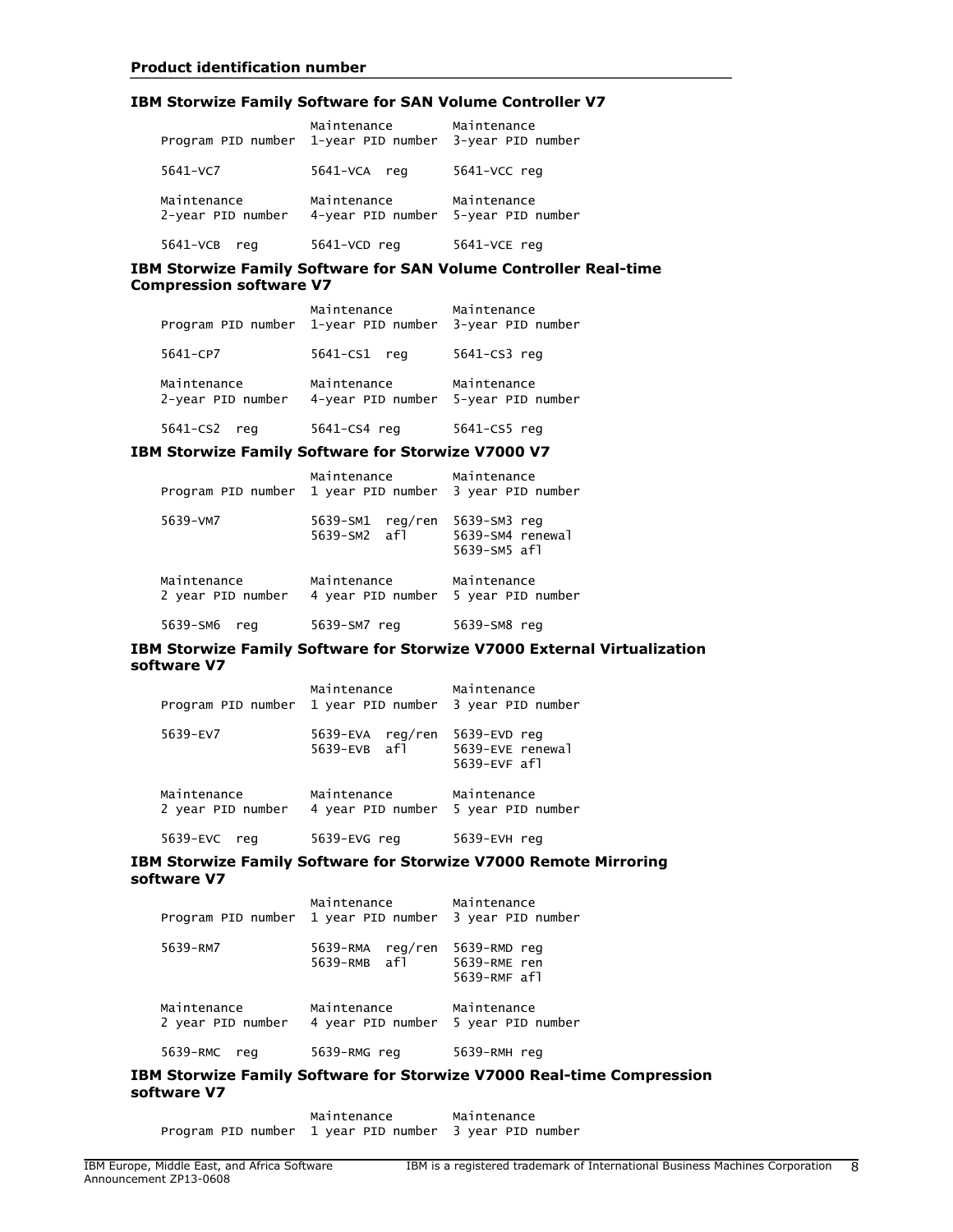| 5639-CP7                         | $5639 - CS1$ reg/ren<br>$5639 - CS2$ afl | 5639-CS3 reg<br>5639-CS4 renewal<br>5639-CS5 af1   |
|----------------------------------|------------------------------------------|----------------------------------------------------|
| Maintenance<br>2 year PID number | Maintenance                              | Maintenance<br>4 year PID number 5 year PID number |

5639-CS6 reg 5639-CS7 reg 5639-CS8 reg

## **IBM Storwize Family Software for Flex System V7000**

| Program PID number 1 year PID number | Maintenance                                        | Maintenance<br>3 year PID number                 |
|--------------------------------------|----------------------------------------------------|--------------------------------------------------|
| 5639-NZ7                             | 5639-ZZA reg/ren<br>5639-ZZB afl                   | 5639-ZZC reg<br>5639-ZZD renewal<br>5639-ZZE af1 |
| Maintenance<br>2 year PID number     | Maintenance<br>4 year PID number 5 year PID number | Maintenance                                      |
| 5639-ZZF reg                         | 5639-zzG reg                                       | 5639-ZZH reg                                     |

#### **IBM Flex System V7000 Remote Mirroring Software**

| Program PID number 1 year PID number | Maintenance                                        | Maintenance<br>3 year PID number                 |
|--------------------------------------|----------------------------------------------------|--------------------------------------------------|
| 5639-RE7                             | 5639-REA reg/ren<br>5639-REB af1                   | 5639-REC reg<br>5639-RED renewal<br>5639-REE af1 |
| Maintenance<br>2 year PID number     | Maintenance<br>4 year PID number 5 year PID number | Maintenance                                      |
| 5639-REF<br>reg                      | 5639-REG reg                                       | 5639-REH reg                                     |

## **IBM Flex System V7000 External Virtualization Software**

| Program PID number 1 year PID number | Maintenance                      | Maintenance<br>3 year PID number                   |
|--------------------------------------|----------------------------------|----------------------------------------------------|
| 5639-EX7                             | 5639-EXA reg/ren<br>5639-EXB af1 | 5639-EXC reg<br>5639-EXD renewal<br>5639-EXE af1   |
| Maintenance<br>2 year PID number     | Maintenance                      | Maintenance<br>4 year PID number 5 year PID number |
| 5639-EXF<br>reg                      | 5639-EXG reg                     | 5639-EXH reg                                       |

#### **IBM Flex System V7000 Real-time Compression Software**

| Program PID number 1 year PID number 3 year PID number               | Maintenance Maintenance             |                                                  |  |
|----------------------------------------------------------------------|-------------------------------------|--------------------------------------------------|--|
| 5639-CM7                                                             | reg/ren<br>5639-СМА<br>5639-CMB afl | 5639-CMC reg<br>5639-CMD renewal<br>5639-CME af1 |  |
| Maintenance<br>2 year PID number 4 year PID number 5 year PID number | Maintenance                         | Maintenance                                      |  |
| 5639-CMF<br>reg                                                      | 5639-CMG req                        | 5639-CMH reg                                     |  |
| <b>IBM Storwize Family Software for Storwize V5000</b>               |                                     |                                                  |  |
|                                                                      | Maintenance                         | Maintenance                                      |  |

| Program PID number 1 year PID number 3 year PID number |                                  | Maintenance |                                                    | Maintenance |
|--------------------------------------------------------|----------------------------------|-------------|----------------------------------------------------|-------------|
| 5639-ST7                                               | 5639-S13 reg/ren<br>5639-S14 af1 |             | 5639-S15 reg<br>5639-S16 renewal<br>5639-S17 af1   |             |
| Maintenance<br>2 year PID number                       | Maintenance                      |             | Maintenance<br>4 year PID number 5 year PID number |             |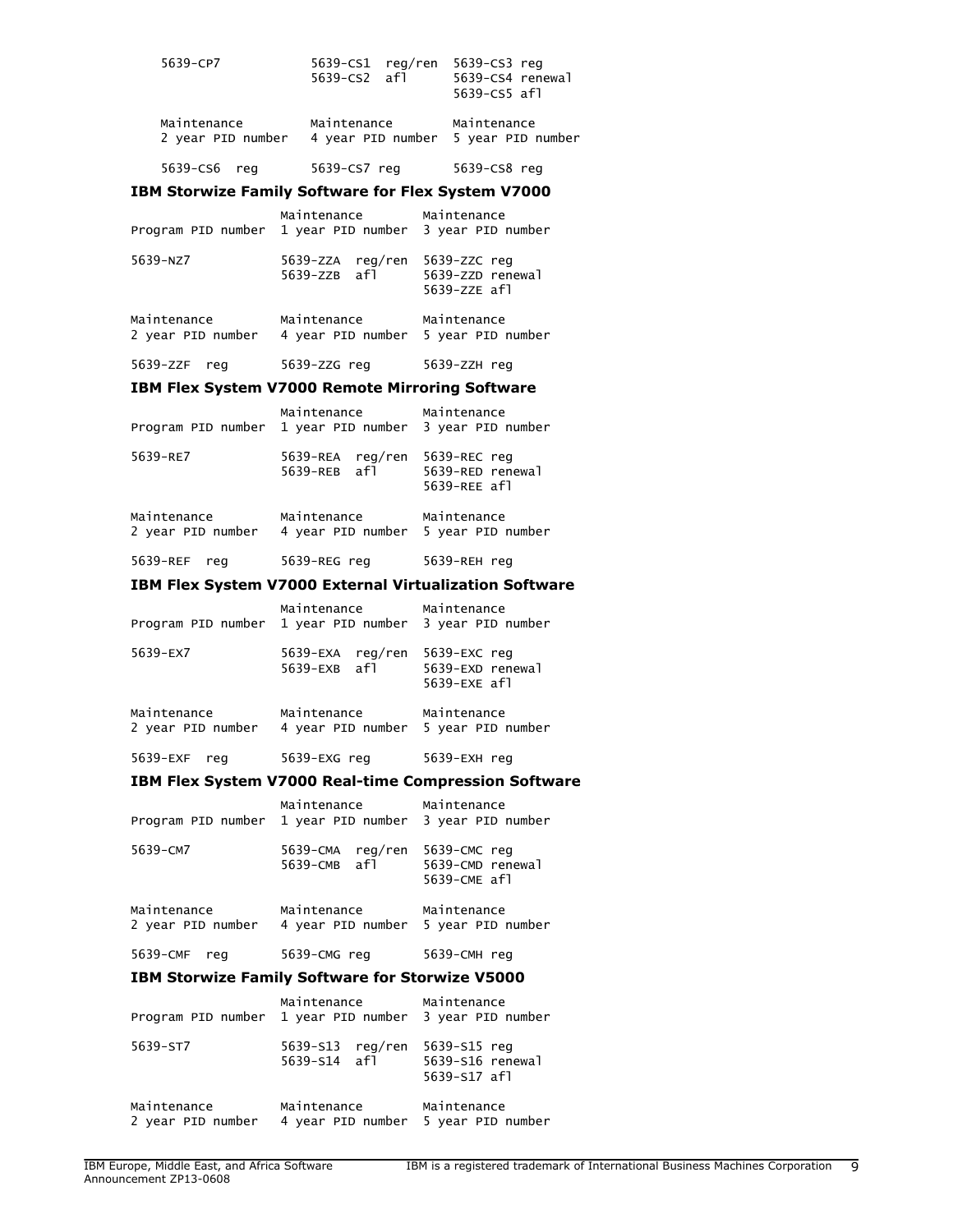#### **Education support**

Web lecture courses are available to IBM and Business Partners.

Storage Technical Online Education courses on the IBM Storwize Family Software products are available to IBM and Business Partners on the IBM Systems College (formerly STG SMART Zone) site

• IBM

<http://lt.be.ibm.com/smartzone/storagetech>

• Business Partners <http://www.ibm.com/services/weblectures/dlv/smartzone/storagetech>

Classroom courses are available to IBM , Business Partners, and customers.

Hands-on courses are available worldwide to all audiences for SVC:

| Course number    | Course title                                                        |
|------------------|---------------------------------------------------------------------|
| SNV <sub>0</sub> | SAN Volume Controller (SVC) Planning and<br>implementation          |
| SNV1             | SAN Volume Controller (SVC) Planning and<br>implementation workshop |

For more information and course schedules, go to IBM training website

[http://www.ibm.com/services/learning/ites.wss/zz/en?pageType=tp\\_search](http://www.ibm.com/services/learning/ites.wss/zz/en?pageType=tp_search)

Search on the course number - 'SNV0' for lectures only, or 'SNV1' for lectures and labs.

#### SNV0 for IBM

[https://w3.ibm.com/learning/lms/Saba/Web/Main/goto/learningActivity?](https://w3.ibm.com/learning/lms/Saba/Web/Main/goto/learningActivity?deepLinkRedirect=false&courseNum=SNV0G) [deepLinkRedirect=fa lse&courseNum=SNV0G](https://w3.ibm.com/learning/lms/Saba/Web/Main/goto/learningActivity?deepLinkRedirect=false&courseNum=SNV0G)

SNV0 for Business Partners (worldwide)

[http://www.ibm.com/services/learning/ites.wss/tp/en?](http://www.ibm.com/services/learning/ites.wss/tp/en?pageType=tp_search_results&rowStart=0&rowsToReturn=20&searchString=snv0) [pageType=tp\\_search\\_results&rowStart =0&rowsToReturn=20&searchString=snv0](http://www.ibm.com/services/learning/ites.wss/tp/en?pageType=tp_search_results&rowStart=0&rowsToReturn=20&searchString=snv0)

SNV1 for IBM

[https://w3.ibm.com/learning/lms/Saba/Web/Main/goto/learningActivity?](https://w3.ibm.com/learning/lms/Saba/Web/Main/goto/learningActivity?deepLinkRedirect=false&courseNum=SNV1G) [deepLinkRedirect=fa lse&courseNum=SNV1G](https://w3.ibm.com/learning/lms/Saba/Web/Main/goto/learningActivity?deepLinkRedirect=false&courseNum=SNV1G)

SNV1 for Business Partners (worldwide)

[http://www.ibm.com/services/learning/ites.wss/tp/en?](http://www.ibm.com/services/learning/ites.wss/tp/en?pageType=tp_search_results&rowStart=0&rowsToReturn=20&searchString=snv1) [pageType=tp\\_search\\_results&rowStart =0&rowsToReturn=20&searchString=snv1](http://www.ibm.com/services/learning/ites.wss/tp/en?pageType=tp_search_results&rowStart=0&rowsToReturn=20&searchString=snv1)

More information is available at

<http://www.ibm.com/services/learning/>

or

<http://www.ibm.com/training>

IBM Global Services, IT Education Services, supports many IBM offerings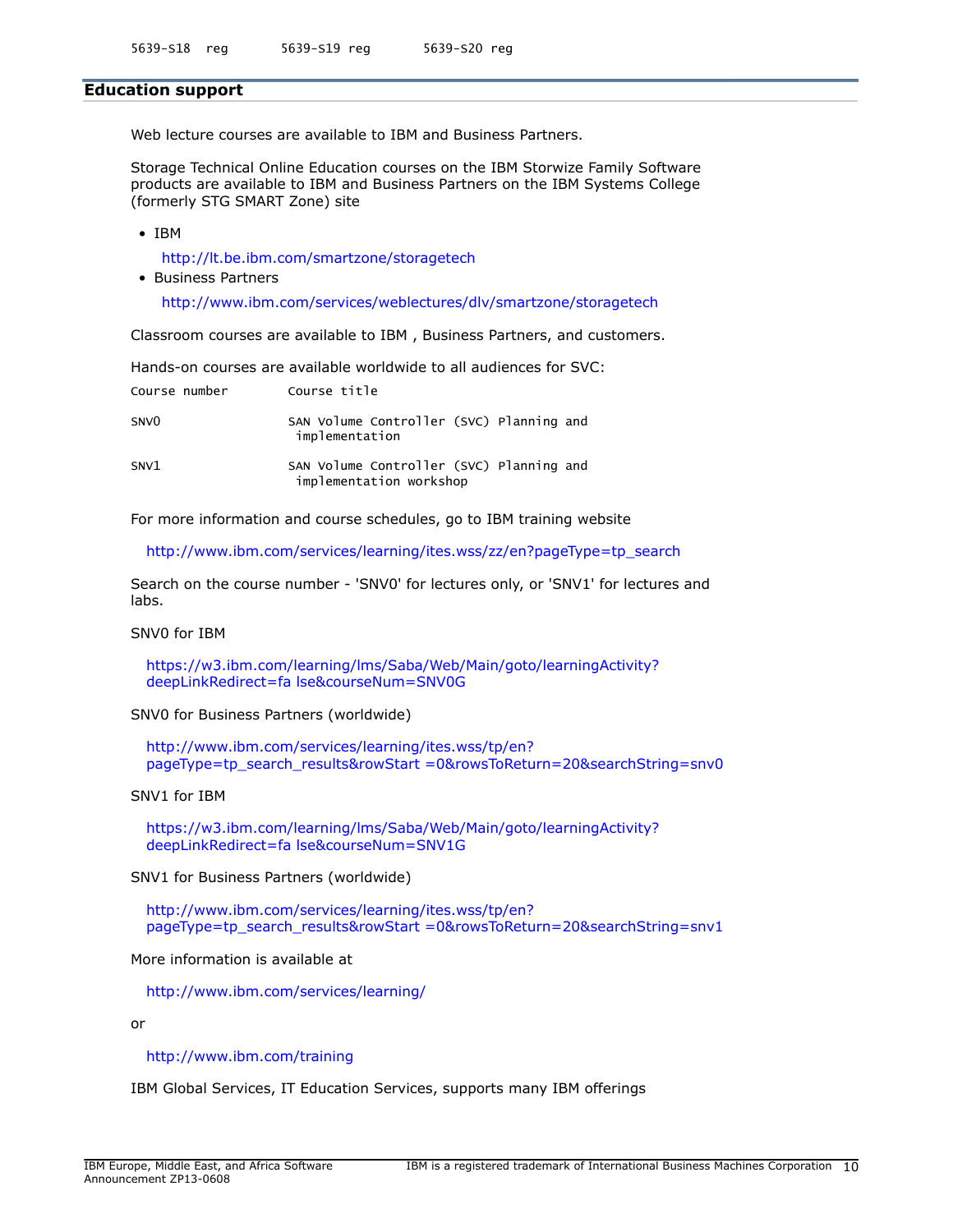Contact your IBM representative for course information.

## **Offering Information**

Product information is available via the Offering Information website

<http://www.ibm.com/common/ssi>

Also, visit the Passport Advantage® website

<http://www.ibm.com/software/passportadvantage>

# <span id="page-10-0"></span>**Publications**

No publications are shipped with these programs.

The following publications can be downloaded in PDF format from the websites that follow this list:

| Title                                                                                                 | Order number       |
|-------------------------------------------------------------------------------------------------------|--------------------|
| IBM Storwize Family Software for<br>SAN Volume Controller<br>Read First Flyer                         | GA32-0843          |
| IBM System Storage SAN Volume Controller<br>Model 2145-CG8 Hardware Installation<br>Guide             | $GC27 - 3923$      |
| IBM System Storage SAN Volume Controller<br>Hardware Maintenance Guide                                | $GC27 - 2283$      |
| IBM System Storage SAN Volume Controller<br>Troubleshooting Guide                                     | GC27-2284          |
| IBM System Storage SAN Volume Controller<br>Software Installation and Configuration<br>Guide          | GC27-2286          |
| IBM System Storage SAN Volume Controller<br>and Storwize V7000 Command-Line Interface<br>User's Guide | $GC27 - 2287$      |
| IBM System Storage SAN Volume Controller<br>CIM Agent Developer's Guide                               | SG27-2288          |
| IBM System Storage SAN Volume Controller<br>Safety Notices                                            | GA32-0844          |
| IBM System Storage Multipath Subsystem<br>Device Driver User's Guide                                  | GC52-1309          |
| IBM Storwize V7000 CIM Agent Developer's<br>Guide                                                     | $GC27 - 2292 - 02$ |
| IBM Storwize V7000 Read First                                                                         | GC27-2293-01       |
| IBM Storwize V7000 Quick Installation<br>Guide                                                        | GC27-2290-02       |
| IBM Storwize V7000 Troubleshooting,<br>Recovery, and Maintenance Guide                                | GC27-2291-02       |
| IBM Storwize V7000 Safety Notices                                                                     | $GC27 - 3924 - 00$ |
| IBM Storwize V5000 Quick Installation<br>Guide                                                        | GI13-2861-00       |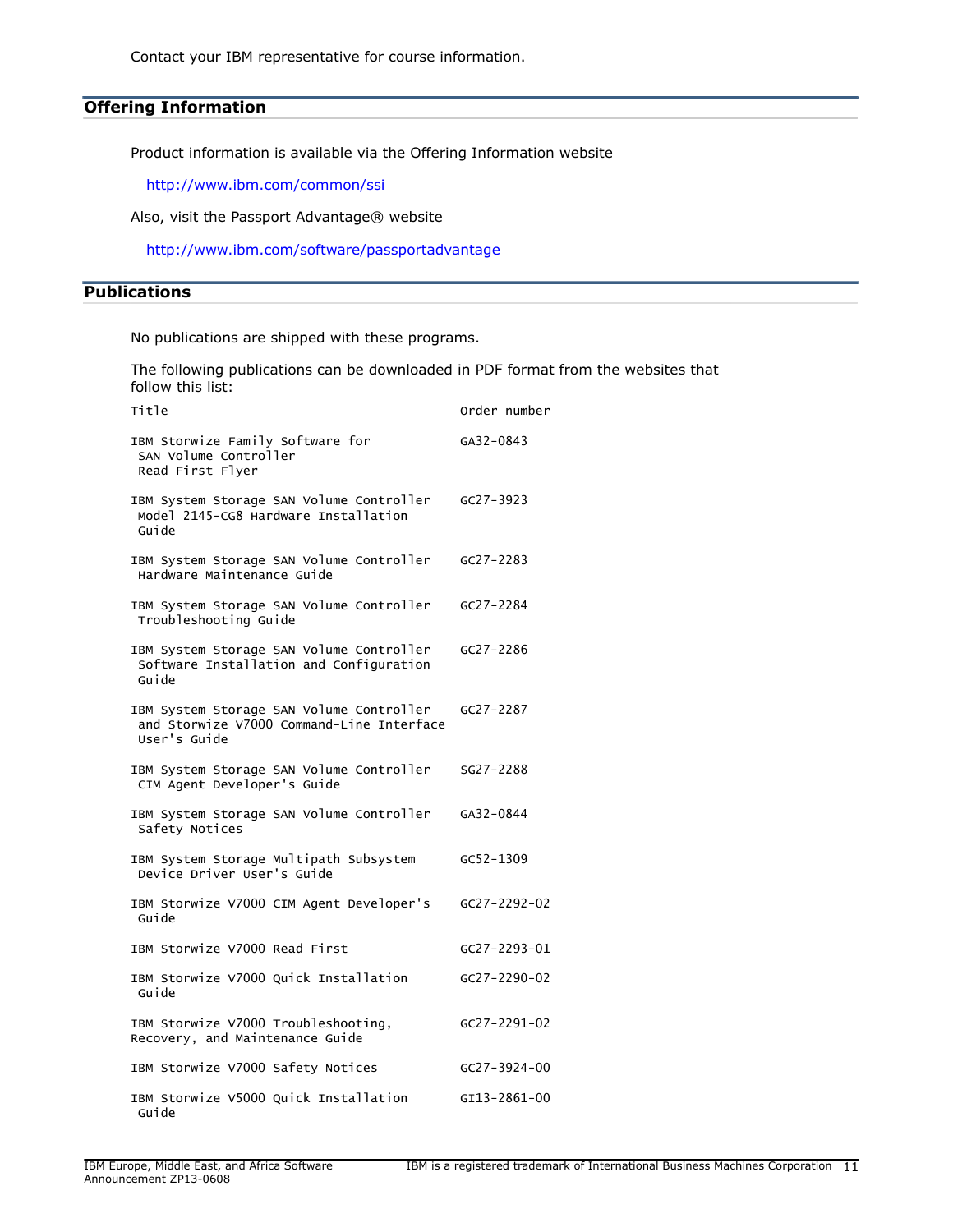|                            | IBM Storwize V5000 Installation Poster | $SC27 - 5923 - 00$ |
|----------------------------|----------------------------------------|--------------------|
|                            | IBM Storwize V5000 Read First Flyer    | GI13-2860-00       |
| IBM Systems Safety Notices |                                        | G229-9054-06       |

To view online information and link to a download site, visit the Information Center.

• For SAN Volume Controller

<http://publib.boulder.ibm.com/infocenter/svc/ic/index.jsp>

- For IBM Storwize V7000 Information Center
	- <http://publib.boulder.ibm.com/infocenter/storwize/ic/index.jsp>
- For all other Storwize Family products, visit <http://www.ibm.com/support/publications/us/library/>
- To order additional selected hardcopy publications for a fee or to download free PDF format publications, visit the IBM Publications Center website

<http://www.ibm.com/shop/publications/order>

To directly download publications in PDF format, visit the IBM product support website.

• For SAN Volume Controller

<http://www.ibm.com/storage/support/2145>

• For Storwize V7000

<http://www.ibm.com/storage/support/storwize/v7000>

• For IBM Flex System V7000

[http://www.ibm.com/support/entry/portal/downloads/hardware/puresystems/](http://www.ibm.com/support/entry/portal/downloads/hardware/puresystems/pureflex_system/storage_node/flex_system_v7000) [pureflex\\_system/ storage\\_node/flex\\_system\\_v7000](http://www.ibm.com/support/entry/portal/downloads/hardware/puresystems/pureflex_system/storage_node/flex_system_v7000)

• For Storwize V5000

<http://www.ibm.com/storage/support/storwize/v5000>

• For Storwize V3700

<http://www.ibm.com/storage/support/storwize/v3700>

• For Storwize V3500

<http://www.ibm.com/storage/support/storwize/v3500>

• Contact your IBM representative.

## **The IBM Publications Center**

Hardcopies of selected publications are available for a fee from the IBM Publications Center, as well as free softcopy publications. The Publications Center is a worldwide central repository for IBM product publications and marketing material with a catalog of 70,000 items. Extensive search facilities are provided. Payment options for orders are via credit card or customer number. A large number of publications are available online in various file formats, and they can all be downloaded free of charge.

# <span id="page-11-0"></span>**Technical information**

## **Specified operating environment**

#### <span id="page-11-1"></span>*Hardware requirements*

IBM Storwize Family Software for SAN Volume Controller requires at least one pair of IBM System Storage SAN Volume Controller 2145-CG8, 2145-CF8, 2145-8A4, 2145-8G4, 2145-8F4, or 2145-8F2 storage engines with dual uninterruptible power supplies, and a System Storage Productivity Center for installation.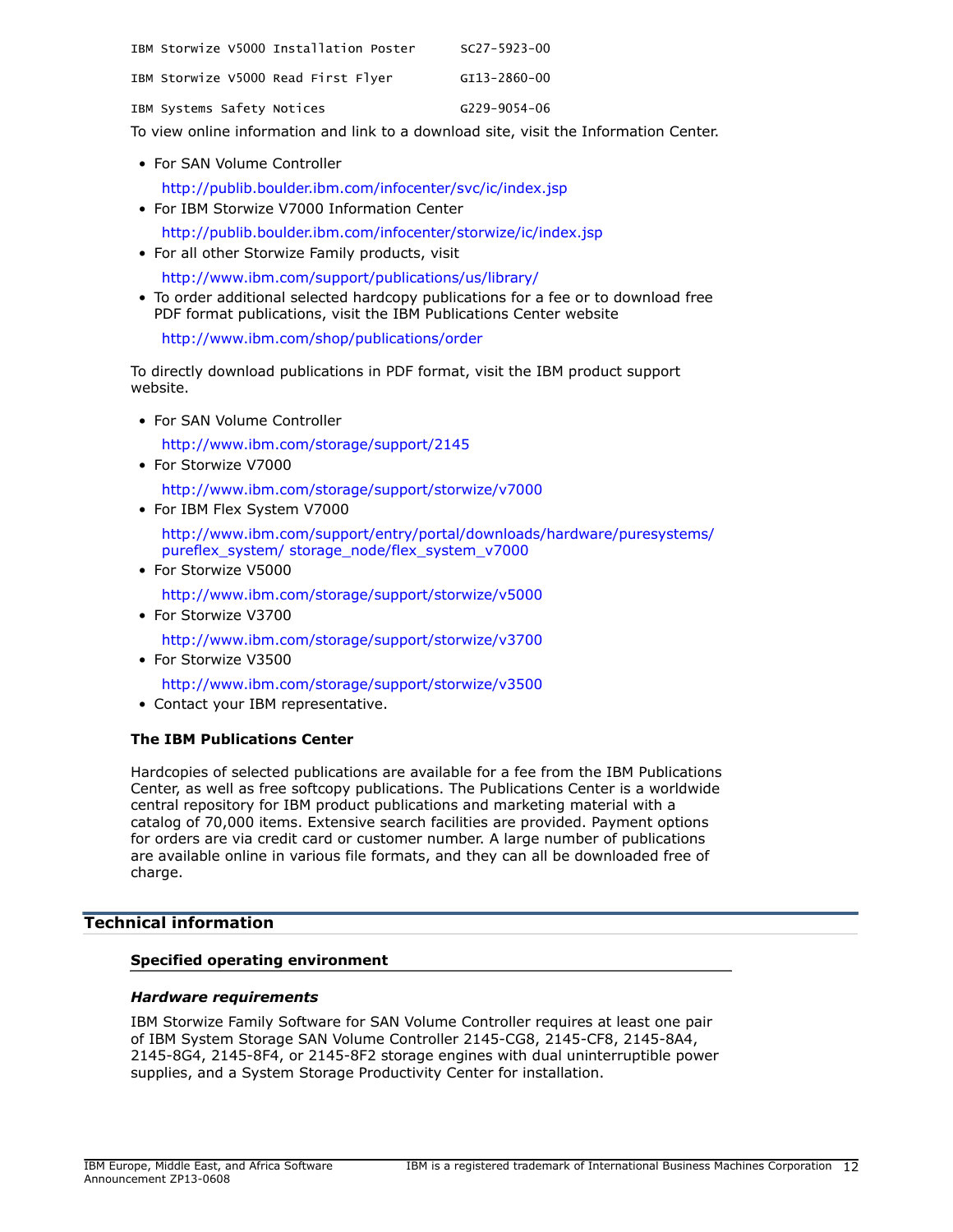As with SVC V5 and later versions, Storwize Family Software for SAN Volume Controller V7 software cannot be loaded or run on SVC hardware engine model 2145-4F2.

IBM Storwize Family Software for Storwize V7000 requires at least one IBM Storwize V7000 Control Enclosure (2076-112, 2076-124, 2076-312, or 2076-324) for installation.

IBM Storwize Family Software for Flex System V7000 requires at least one IBM Flex System V7000 Control Enclosure (4939-A49) for installation.

IBM Storwize Family Software for Storwize V5000 requires at least one IBM Storwize V5000 control enclosure (2077-12C, 2077-24C, 2078-12C, or 2078-24C) for installation.

Current support summaries, including specific software, hardware, and firmware levels supported, are maintained at the support website.

• For SAN Volume Controller

<http://www.ibm.com/storage/support/2145>

• For Storwize V7000

<http://www.ibm.com/storage/support/storwize/v7000>

• For IBM Flex System V7000

[http://www.ibm.com/support/entry/portal/downloads/hardware/puresystems/](http://www.ibm.com/support/entry/portal/downloads/hardware/puresystems/pureflex_system/storage_node/flex_system_v7000) [pureflex\\_system/ storage\\_node/flex\\_system\\_v7000](http://www.ibm.com/support/entry/portal/downloads/hardware/puresystems/pureflex_system/storage_node/flex_system_v7000)

• For Storwize V5000

<http://www.ibm.com/storage/support/storwize/v5000>

• For Storwize V3700

<http://www.ibm.com/storage/support/storwize/v3700>

• <http://www.ibm.com/storage/support/storwize/v3500>

For information on the Storwize Family of products hardware, refer to the announcements listed in the [Reference information](#page-5-1) section.

# <span id="page-12-0"></span>*Software requirements*

Installation of Storwize Family Software V7.2 software can be done directly from systems running Storwize Family Software V7.1.

For current hardware and software interoperability dependencies, and other product environment and configuration information, refer to the support website.

• For SAN Volume Controller

<http://www.ibm.com/storage/support/2145>

• For Storwize V7000

<http://www.ibm.com/storage/support/storwize/v7000>

• For IBM Flex System V7000

[http://www.ibm.com/support/entry/portal/downloads/hardware/puresystems/](http://www.ibm.com/support/entry/portal/downloads/hardware/puresystems/pureflex_system/storage_node/flex_system_v7000) [pureflex\\_system/ storage\\_node/flex\\_system\\_v7000](http://www.ibm.com/support/entry/portal/downloads/hardware/puresystems/pureflex_system/storage_node/flex_system_v7000)

• For Storwize V5000

<http://www.ibm.com/storage/support/storwize/v5000>

• For Storwize V3700

<http://www.ibm.com/storage/support/storwize/v3700>

• For Storwize V3500

<http://www.ibm.com/storage/support/storwize/v3500>

IBM includes one year of software maintenance with each program license acquired. The initial period of software maintenance can be extended by the purchase of a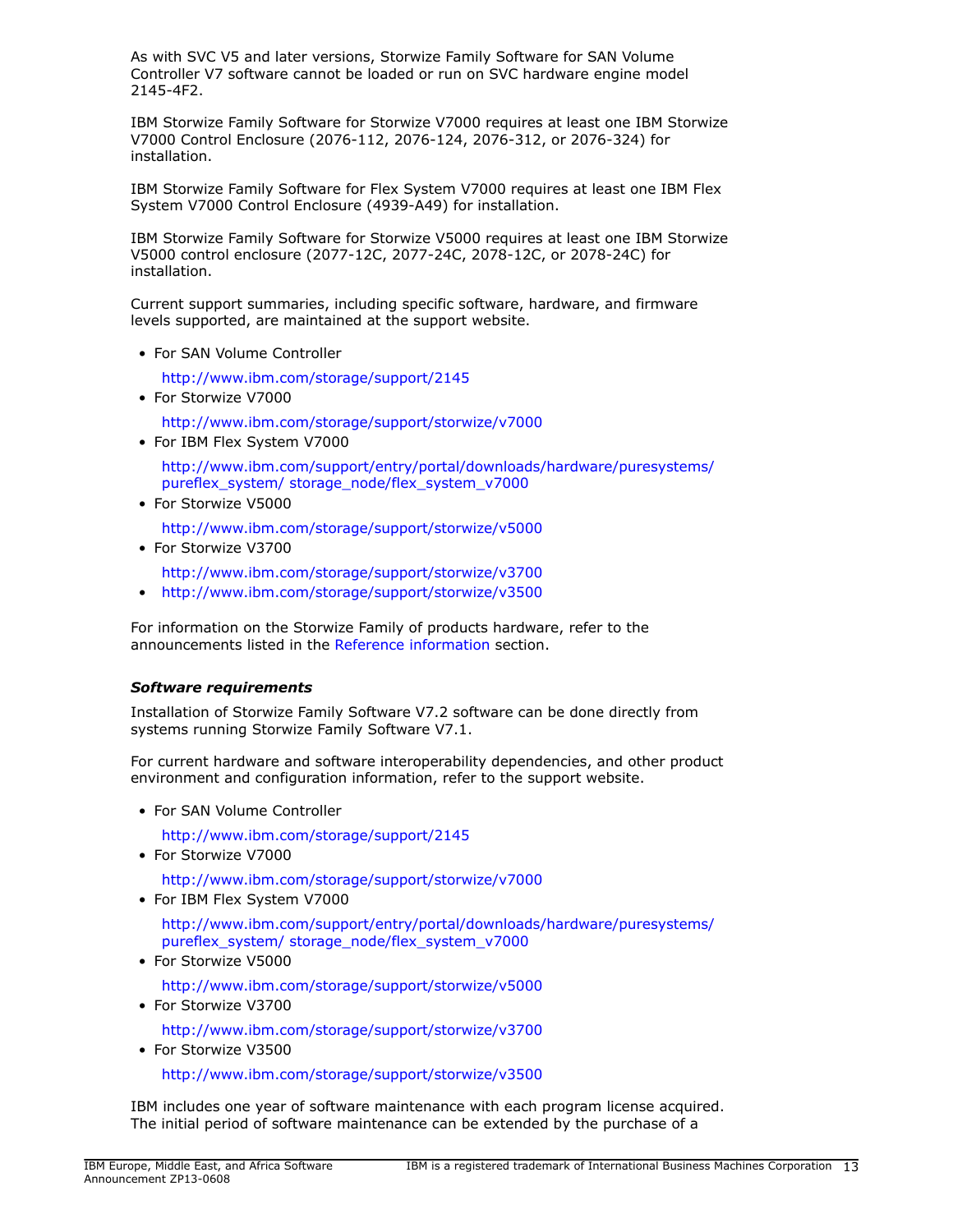renewal option when ordered through Passport Advantage or Passport Advantage Express®.

**Note:** Only Storwize Family Software for SAN Volume Controller can be ordered through Passport Advantage .

When ordering using the program number with feature codes, software maintenance can be extended by selecting the applicable two, three, four, or five year software maintenance registration program number and features.

There are no software licenses required nor available for the IBM Storwize V3500 and IBM Storwize V3700.

For the Storwize Family Software for SAN Volume Controller software only, all Software Maintenance renewals will be managed and invoiced through Passport Advantage .

Refer to the [Description](#page-2-1) section for new storage system and host environment support added by this announcement. For all current storage systems and host environments supported, refer to the support website.

• For SAN Volume Controller

<http://www.ibm.com/storage/support/2145>

• For Storwize V7000

<http://www.ibm.com/storage/support/storwize/v7000>

• For IBM Flex System V7000

[http://www.ibm.com/support/entry/portal/downloads/hardware/puresystems/](http://www.ibm.com/support/entry/portal/downloads/hardware/puresystems/pureflex_system/storage_node/flex_system_v7000) [pureflex\\_system/ storage\\_node/flex\\_system\\_v7000](http://www.ibm.com/support/entry/portal/downloads/hardware/puresystems/pureflex_system/storage_node/flex_system_v7000)

• For Storwize V5000

<http://www.ibm.com/storage/support/storwize/v5000>

• For Storwize V3700

<http://www.ibm.com/storage/support/storwize/v3700>

• For Storwize V3500

<http://www.ibm.com/storage/support/storwize/v3500>

The program's specifications and specified operating environment information may be found in documentation accompanying the program, if available, such as a README file, or other information published by IBM , such as an announcement letter. Documentation and other program content may be supplied only in the English language.

# *Compatibility*

For further information regarding currently supported environments and operating guidelines, visit the support website.

• For SAN Volume Controller

<http://www.ibm.com/storage/support/2145>

• For Storwize V7000

<http://www.ibm.com/storage/support/storwize/v7000>

• For IBM Flex System V7000

[http://www.ibm.com/support/entry/portal/downloads/hardware/puresystems/](http://www.ibm.com/support/entry/portal/downloads/hardware/puresystems/pureflex_system/storage_node/flex_system_v7000) [pureflex\\_system/ storage\\_node/flex\\_system\\_v7000](http://www.ibm.com/support/entry/portal/downloads/hardware/puresystems/pureflex_system/storage_node/flex_system_v7000)

• For Storwize V5000

<http://www.ibm.com/storage/support/storwize/v5000>

• For Storwize V3700

<http://www.ibm.com/storage/support/storwize/v3700>

• For Storwize V3500

<http://www.ibm.com/storage/support/storwize/v3500>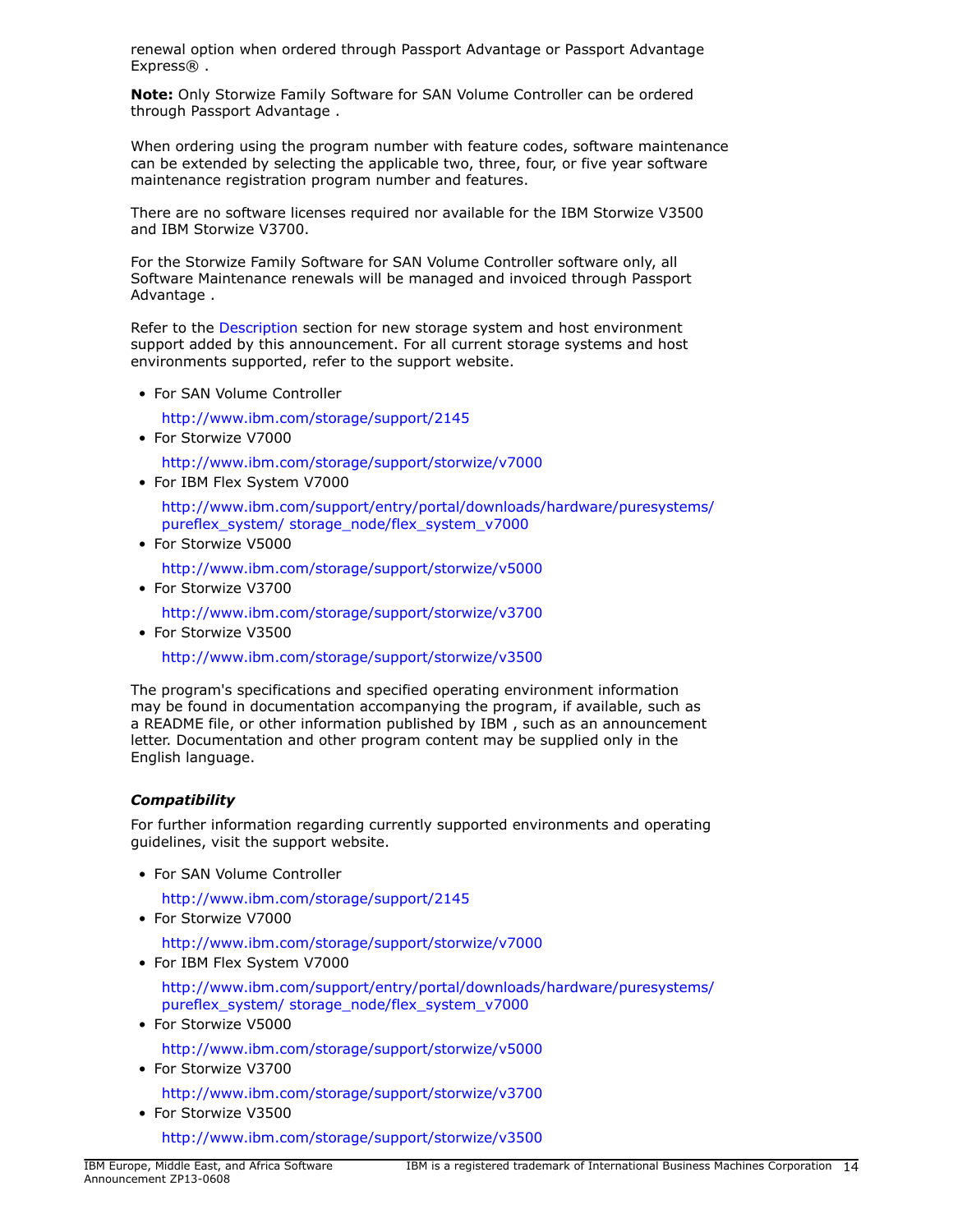## *Limitations*

This program only operates on specified storage hardware as detailed in the [Hardware requirements](#page-11-1) section.

For hardware-associated limitations, refer to the announcements listed in the [Reference information](#page-5-1) section.

For additional information, refer to Usage restriction section in the [Terms and](#page-27-0) [conditions](#page-27-0) section of this announcement, and to the License Information document that is available on the IBM Software License Agreement website

<http://www.ibm.com/software/sla/sladb.nsf>

Additional information on configuration limitations and configuration guidelines is further documented in the README file accompanying the Edition Storwize Family Software or in furnished publications for this product available at the support website.

• For SAN Volume Controller

<http://www.ibm.com/storage/support/2145>

• For Storwize V7000

<http://www.ibm.com/storage/support/storwize/v7000>

• For IBM Flex System V7000

[http://www.ibm.com/support/entry/portal/downloads/hardware/puresystems/](http://www.ibm.com/support/entry/portal/downloads/hardware/puresystems/pureflex_system/storage_node/flex_system_v7000) [pureflex\\_system/ storage\\_node/flex\\_system\\_v7000](http://www.ibm.com/support/entry/portal/downloads/hardware/puresystems/pureflex_system/storage_node/flex_system_v7000)

• For Storwize V5000

<http://www.ibm.com/storage/support/storwize/v5000>

• For Storwize V3700

<http://www.ibm.com/storage/support/storwize/v3700>

• For Storwize V3500

<http://www.ibm.com/storage/support/storwize/v3500>

## **Planning information**

## *Customer responsibilities*

Planning for and provision of the power and environmental support of the required IBM Storwize Family of products, including its storage engines, is a customer responsibility.

Refer to the announcements listed in the [Reference information](#page-5-1) section.

Planning considerations for IBM Storwize Family Software are listed in the respective product's information center, which is available at

<http://www.ibm.com/support/publications/us/library/>

Customers with a 5641-VC7 and 5641-CP7 license are responsible to combine the total terabytes managed for each function from individual SAN Volume Controller License Manager (cluster) reports to ensure they are within the enterprise license entitlement (within that country) for each function.

Customers with enclosure licenses for optional functions, such as Easy Tier and FlashCopy , are responsible to combine the total number of enclosures managed for each function to ensure they are within the enterprise license entitlement (within that country) for each function.

## *Installability*

Refer to the [Software requirements](#page-12-0) section.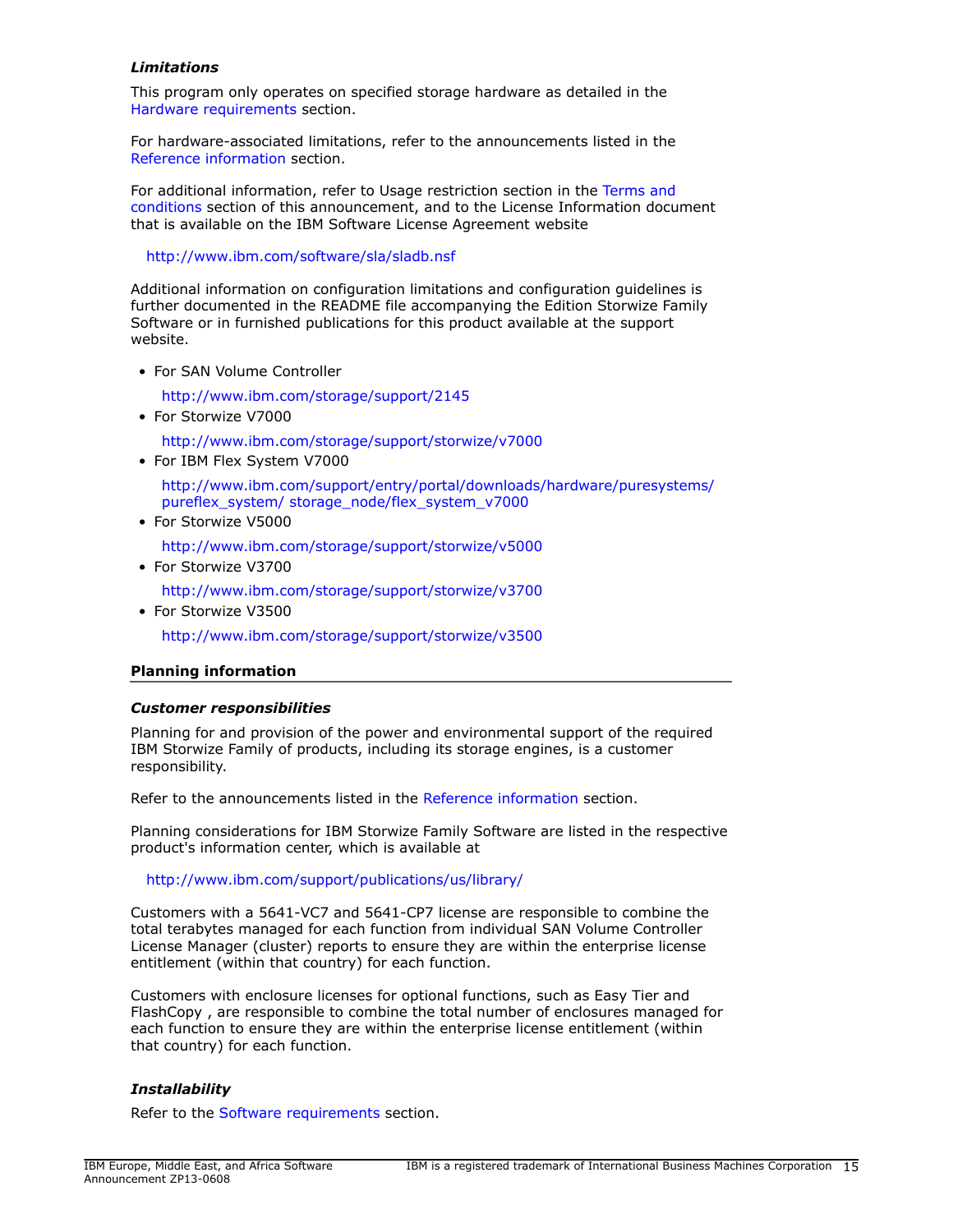## *Packaging*

## **New order packaging**

License information documents for Storwize Family Software programs ship with the hardware on which these programs are preloaded.

The IBM Agreement for Acquisition of Support and Addendum for Support, Z125-6011, is shipped with each new Storwize Family Software order.

## **SAN Volume Controller**

IBM Storwize Family Software for SAN Volume Controller V7 (5641-VC7, 5641-CP7) is preinstalled on, and shipped with, the required IBM 2145 SAN Volume Controller Storage Engines.

After receipt of an order for Storwize Family Software for SAN Volume Controller 5641-VC7, the Business Partner or end customer will be required to register and accept Passport Advantage or Passport Express terms and conditions. Upon registration, the customer will be authorized for the electronic download of software code updates. The product includes the license and one year of support, with up to four additional years available for purchase with the product.

In addition to the IBM Agreement for Acquisition of Software Maintenance, the following are shipped with each new IBM System Storage SAN Volume Controller order:

- License Information for IBM System Storage SAN Volume Controller V7.2, GI13-2841
- IBM System Storage SAN Volume Controller Read First file, GA32-0843
- License Information for IBM System Storage SAN Volume Controller Storage Replication Adapter for VMware SRM, GA76-0431

## **Storwize V7000**

IBM Storwize Family Software for Storwize V7000 V7, (5639-VM7, 5639-EV7, 5639- RM7, and 5639-CP7) is preinstalled on, and shipped with, the required IBM 2076 Storwize V7000 Disk Systems.

In addition to the IBM Agreement for Acquisition of Software Maintenance, the License Information for IBM System Storage SAN Volume Controller and IBM Storwize V7000 Version 7, GI13-2841, is shipped with each new IBM Storwize V7000 Controller order.

## **Flex System V7000**

IBM Storwize Family Software for Flex System V7000 V7.2 (5639-NZ7, 5639-RE7, 5639-EX7, and 5639-CM7) is preinstalled on, and shipped with, the required IBM 4939-A49 Flex System V7000 Disk Systems.

In addition to the IBM Agreement for Acquisition of Software Maintenance, the License Information for IBM Flex System V7000 V7.2, GI13-2809, is shipped with each new IBM Flex System V7000 Controller order.

## **Storwize V5000**

IBM Storwize Family Software for Storwize V5000 (5639-ST7) is preinstalled on, and shipped with, the required IBM 2077 or 2078 IBM Storwize V5000 Disk Systems.

The paid invoice acts as Proof of Entitlement (PoE) for all orders of IBM Storwize Family Software V7. All associated media listed in the [Publications](#page-10-0) section are also shipped with the new hardware order. One media set per IBM Storwize Family system will be shipped. Refer to the hardware announcements listed in the [Reference information](#page-5-1) section for correlated hardware order features.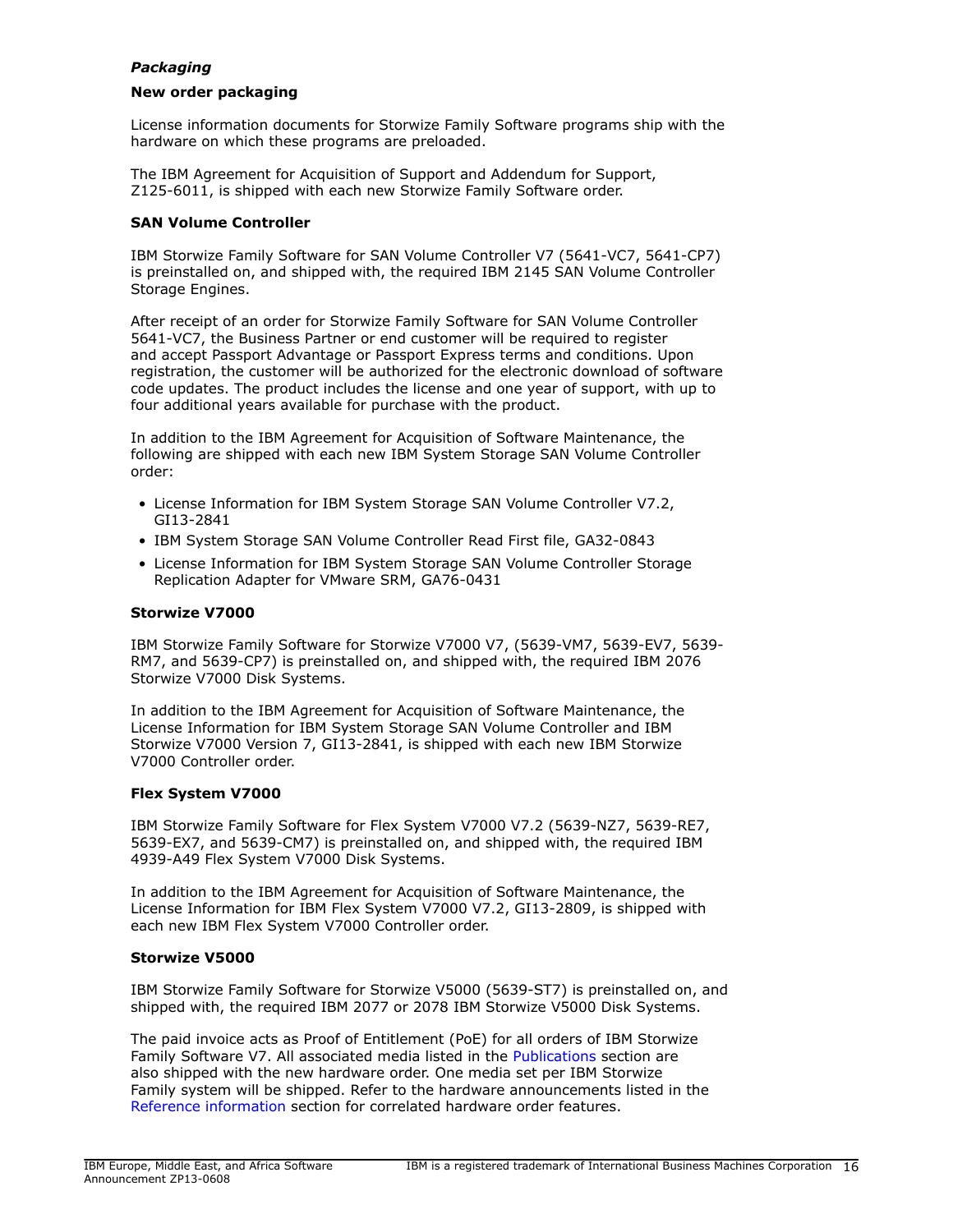#### **Subsequent media orders**

For additional available publications, refer to the [Publications](#page-10-0) section.

For assistance in placing orders with or without media features, contact your IBM representative.

Publications are in English. This program, when downloaded from a website, contains the applicable IBM license agreement and License Information, if appropriate, and will be presented for acceptance at the time of installation of the program. For future reference, the license and License Information will be stored in a directory such as LICENSE.TXT.

#### **Security, auditability, and control**

Storwize Family Software can use an existing LDAP for authentication (for example,  $interfacing$  with Microsoft<sup>™</sup> Active Directory).

Use of supplementary antivirus software is recommended, but not required. The customer is responsible for evaluation, selection, and implementation of security features, administrative procedures, and appropriate controls in application systems and communication facilities.

## **Global Technology Services®**

Contact your IBM representative for the list of selected services available in your country, either as standard or customized offerings for the efficient installation, implementation, or integration of this product.

## <span id="page-16-0"></span>**Ordering information**

This IBM WorkStation Software product is being announced as a dual-pipe offering, and is available for ordering by program and feature number or by part number.

When ordering by part numbers, this product can be obtained through IBM Passport Advantage . Contact your IBM representative or IBM Business Partner Reseller and Distributors for WorkStation Software.

For more information, contact your IBM sales specialist, IBM Business Partner, or visit

<http://www-306.ibm.com/software/support/pa.html>

#### **Order handling**

The IBM Storwize Family Software for SAN Volume Controller products identified in this announcement (5641-VC7 and 5641-CP7) will be ordered through existing channels using existing configurator and ordering tools. However, the fulfillment processes have been modified to improve customer records management associated with Software Subscription and Support, often referred to as Software Maintenance. Software Subscription and Support will be entitled through Passport Advantage or Passport Advantage Express .

The products 5641-VC7 and 5641-CP7, when selected during the configuration process with each hardware system, will be enabled for the system unit for which the product was ordered. Optionally, software and license only configurations can be created for 5641-VC7 and 5641-CP7 based on existing supported hardware system units in the customer business environment. Offerings in this announcement are available exclusively through electronic download.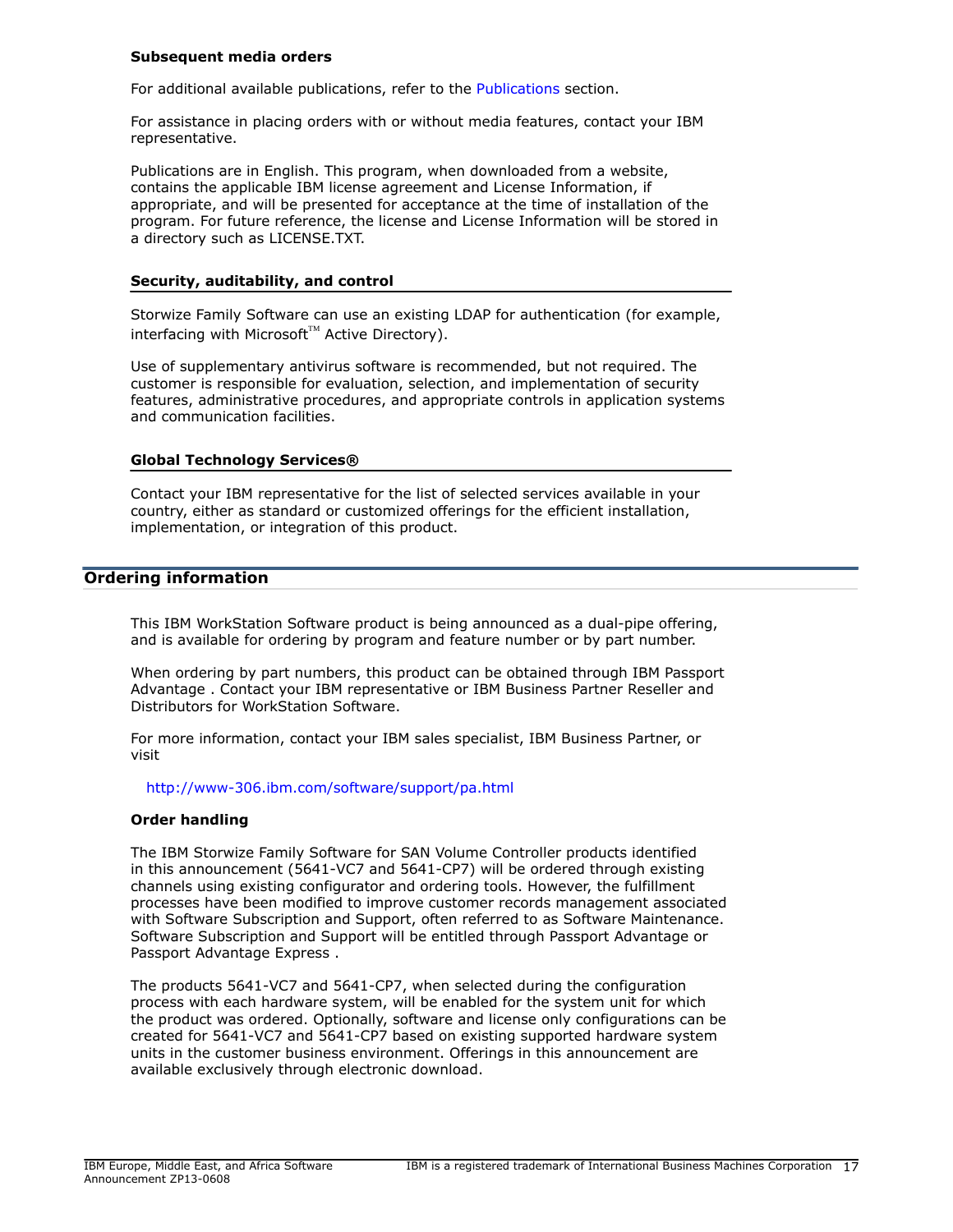#### **Passport Advantage customer: Media pack entitlement details**

A Passport Advantage media pack will not be generated. Read first information, will be available with downloaded code updates from Passport Advantage .

Media pack information can be found on the Passport Advantage website

<http://www.ibm.com/software/passportadvantage>

Passport Advantage (PPA) allows greater flexibility to help customers manage their software licenses and Subscription and Support renewals. Customers can now have a common anniversary date for Subscription and Support renewals for all IBM software, under a PPA agreement, including IBM Storage software. The anniversary date, established at the order ship date for the initial product acquisition, will remain unchanged while their Passport Advantage or Passport Advantage Express agreement remains in effect.

To order a basic license, specify the program number and the one-time charge feature number in the quantity desired.

The program is available via electronic download only.

Program name: IBM Storwize Family Software for SAN Volume Controller V7 PID: 5641-VC7

Use-based OTC with One-year Software Maintenance

| Description                                                                                                            |                                                 | Program<br>number | Feature<br>number                                             |
|------------------------------------------------------------------------------------------------------------------------|-------------------------------------------------|-------------------|---------------------------------------------------------------|
| SVC VZN+1YRSWM/TB 751-1250<br>SVC Base Virtualization<br>Per 250 Terabyte 751-1250<br>with 1 Year SW Maintenance       |                                                 | 5641-VC7 BON9F2   |                                                               |
| SVC VZN+1YRSWM/TB 1251-2000<br>SVC Base Virtualization<br>Per 250 Terabyte 1251-2000<br>with 1 Year SW Maintenance     |                                                 |                   | BOPAF2                                                        |
| SVC FLC+1YRSWM/TB 751-1250<br>FlashCopy for SVC<br>Per 250 Terabyte 751-1250<br>with 1 Year SW Maintenance             |                                                 |                   | BOPGF2                                                        |
| SVC FLC+1YRSWM/TB 1251-2000<br>FlashCopy for SVC<br>Per 250 Terabyte 1251-2000<br>with 1 Year SW Maintenance           |                                                 |                   | BOPHF2                                                        |
| SVC RMC+1YRSWM/TB 751-1250<br>Metro/Global Mirror for SVC<br>Per 250 Terabyte 751-1250<br>with 1 Year SW Maintenance   |                                                 |                   | BOPPF2                                                        |
| SVC RMC+1YRSWM/TB 1251-2000<br>Metro/Global Mirror for SVC<br>Per 250 Terabyte 1251-2000<br>with 1 Year SW Maintenance |                                                 |                   | BOPRF2                                                        |
| PID:                                                                                                                   | External Virtualization software V7<br>5639-EV7 |                   | Program name: IBM Storwize Family Software for Storwize V7000 |

Use-based OTC with One-year Software Maintenance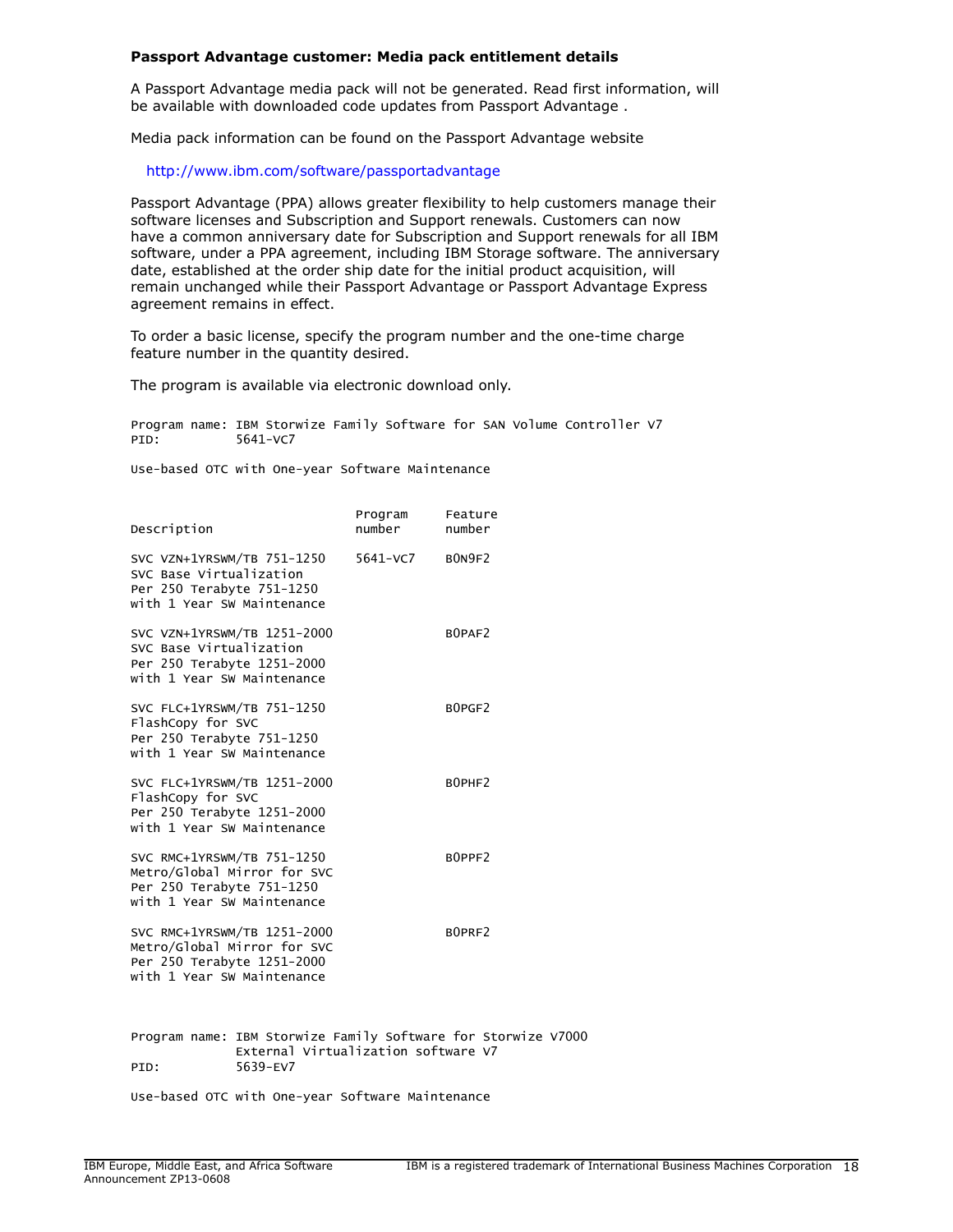| Description                                                                                                                         | Program<br>number | Feature<br>number |
|-------------------------------------------------------------------------------------------------------------------------------------|-------------------|-------------------|
| IBM Storwize V7000<br>EV+1YRSWM/encl<br>IBM Storwize V7000<br>Ext. Virt. SW<br>Per 250 Storage Device<br>with 1 Year SW Maintenance | 5639-EV7          | BAS2F2            |

Program name: IBM Storwize Family Software for Storwize V7000 Remote Mirroring software V7<br>PID: 5639-RM7 5639-RM7

Use-based OTC with One-year Software Maintenance

| Description                                                           | Program<br>number | Feature<br>number |
|-----------------------------------------------------------------------|-------------------|-------------------|
| IBM Storwize V7000<br>RM+1YRSWM/encl<br>IBM Storwize V7000            | 5639-RM7          | BATBF2            |
| Remote Mirror<br>Per 250 Storage Device<br>with 1 Year SW Maintenance |                   |                   |

#### **Software Maintenance**

One of the corresponding program numbers below associated with the base license program number above must be ordered in conjunction with the base license program number at the time of order placement. The quantity designated for the base license feature must be equal to the quantity designated for the registration feature.

Program name: IBM Storwize Family Software for SAN Volume Controller V7 Software Maintenance - One-year Registration<br>PID: 5641-VCA 5641-VCA

| Description                                                                                                       | Program<br>number | Feature<br>number     |
|-------------------------------------------------------------------------------------------------------------------|-------------------|-----------------------|
| SVC 1Yr VZN Reg/TB 751-1250<br>SVC Base Virtualization<br>One-year NC Registration<br>per 250 Terabyte 751-1250   | $5641 - VCA$      | 10P1F4                |
| SVC 1Yr VZN Reg/TB 1251-2000<br>SVC Base Virtualization<br>One-year NC Registration<br>per 250 Terabyte 1251-2000 |                   | $10P$ <sup>2</sup> F4 |
| SVC 1Yr FLC Reg/TB 751-1250<br>SVC FlashCopy<br>One-year NC Registration<br>per 250 Terabyte 751-125              |                   | LORFF4                |
| SVC 1Yr FLC Reg/TB 1251-2000<br>SVC FlashCopy<br>One-year NC Registration<br>per 250 Terabyte 1251-2000           |                   | LORGF4                |
| SVC 1Yr RMC Reg/TB 751-1250<br>SVC Metro/Global Mirror<br>One-year NC Registration<br>per 250 Terabyte 751-1250   |                   | I ORNE4               |
| SVC 1Yr RMC Reg/TB 1251-2000<br>SVC Metro/Global Mirror                                                           |                   | I ORPF4               |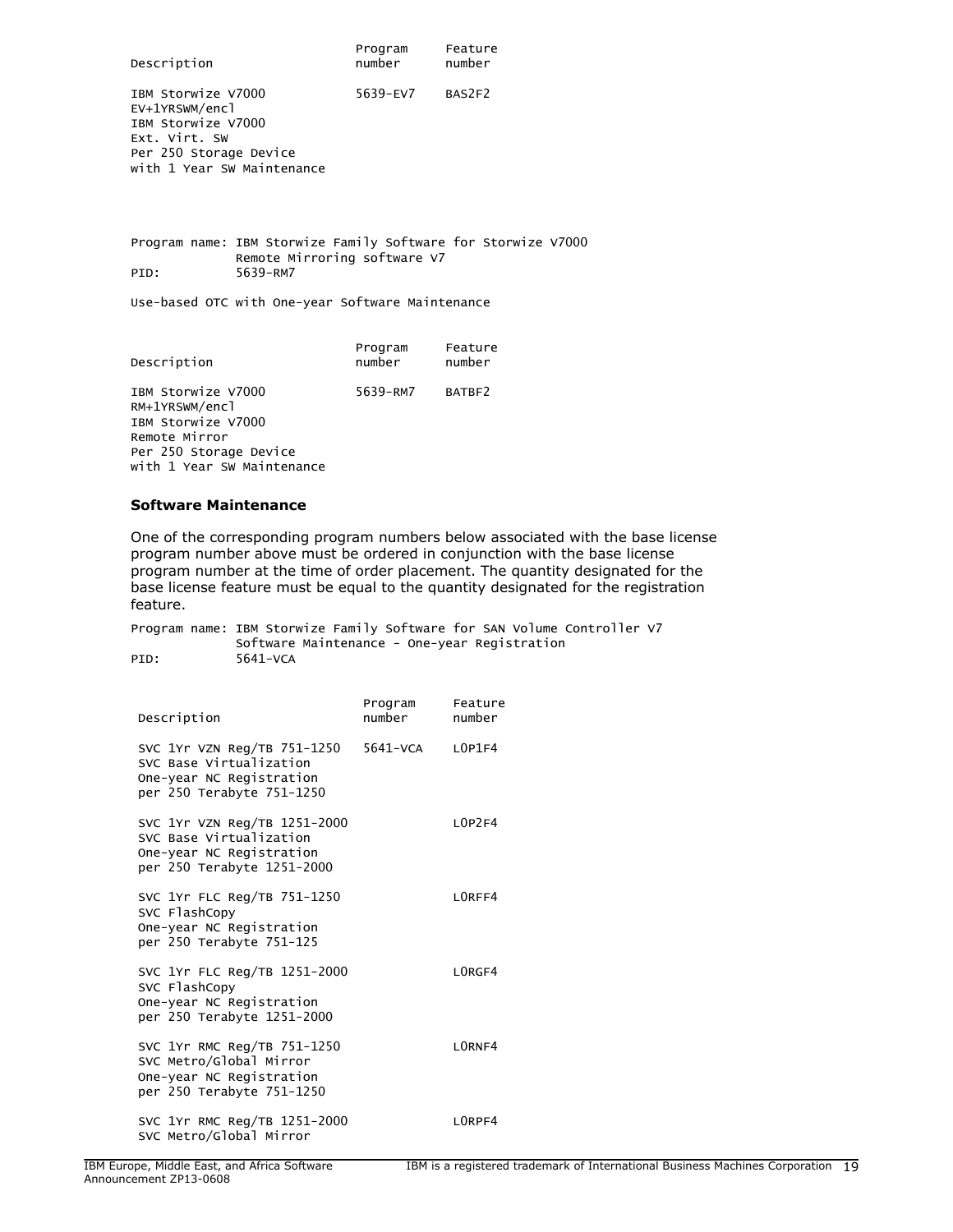One-year NC Registration per 250 Terabyte 1251-2000

Program name: IBM Storwize Family Software for SAN Volume Controller V7 Software Maintenance - Three-year Registration PID: 5641-VCC

 Program Feature Description **number** number number SVC 3Yr VZN Reg/TB 751-1250 5641-VCC L0SHF7 SVC Base Virtualization Three-year Registration One-time charge per 250 Terabyte 751-1250 SVC 3Yr VZN Reg/TB 1251-2000 L0SJF7 SVC Base Virtualization Three-year Registration One-time charge per 250 Terabyte 1251-2000 SVC 3Yr FLC Reg/TB 751-1250 L0SRF7 SVC FlashCopy Three-year Registration One-time charge per 250 Terabyte 751-1250 SVC 3Yr FLC Reg/TB 1251-2000 LOSSF7 SVC FlashCopy Three-year Registration One-time charge per 250 Terabyte 1251-2000 SVC 3Yr RMC Reg/TB 751-1250 LOSYF7 SVC Metro/Global Mirror Three-year Registration One-time charge per 250 Terabyte 751-1250 SVC 3Yr RMC Reg/TB 1251-2000 LOSZF7 SVC Metro/Global Mirror Three-year Registration One-time charge per 250 Terabyte 1251-2000 Program name: IBM Storwize Family Software for SAN Volume Controller V7 Software Maintenance - Two-year Registration PID: 5641-VCB Program Feature Description **number** number number SVC 2Yr VZN Reg/TB 751-1250 5641-VCB X0RW41 SVC Base Virtualization Two-year Registration One-time charge per 250 Terabyte 751-1250 SVC 2Yr VZN Reg/TB 1251-2000 X0RX41 SVC Base Virtualization Two-year Registration One-time charge per 250 Terabyte 1251-2000 SVC 2Yr FLC Reg/TB 751-1250 X0R341 SVC FlashCopy Two-year Registration One-time charge

per 250 Terabyte 751-1250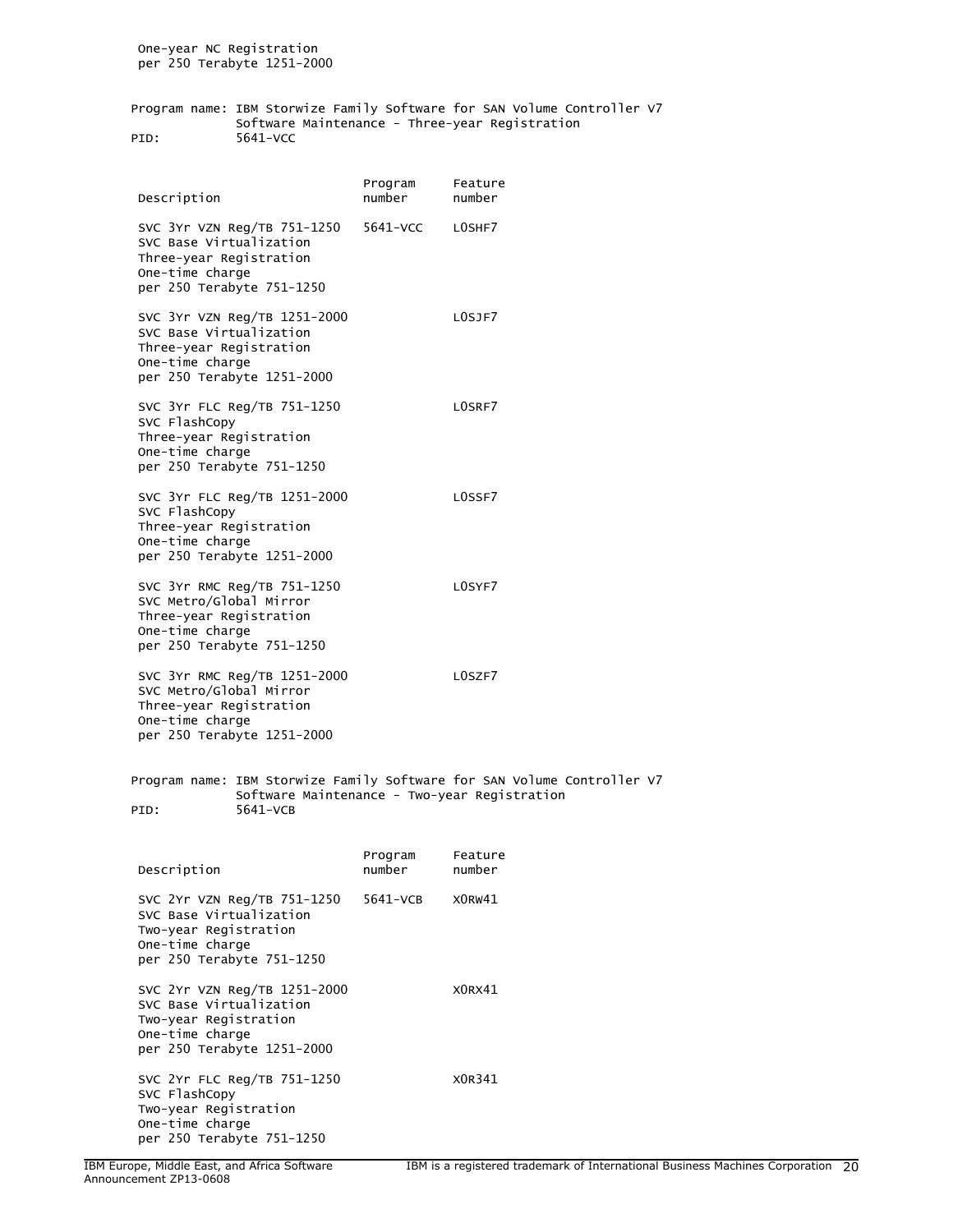SVC 2Yr FLC Reg/TB 1251-2000 X0R441 SVC FlashCopy Two-year Registration One-time charge per 250 Terabyte 1251-2000 SVC 2Yr RMC Reg/TB 751-1250 X0SA41 SVC Metro/Global Mirror Two-year Registration One-time charge per 250 Terabyte 751-1250 SVC 2Yr RMC Reg/TB 1251-2000 X0SB41 SVC Metro/Global Mirror Two-year Registration One-time charge per 250 Terabyte 1251-2000 Program name: IBM Storwize Family Software for SAN Volume Controller V7 Software Maintenance - Four-year Registration PID: 5641-VCD Program Feature Description SVC 4Yr VZN Reg/TB 751-1250 5641-VCD X0S542 SVC Base Virtualization Four-year Registration One-time charge per 250 Terabyte 751-1250 SVC 4Yr VZN Reg/TB 1251-2000 X0S642 SVC Base Virtualization Four-year Registration One-time charge per 250 Terabyte 1251-2000 SVC 4Yr FLC Reg/TB 751-1250 X0TC42 SVC FlashCopy Four-year Registration One-time charge per 250 Terabyte 751-1250 SVC 4Yr FLC Reg/TB 1251-2000 X0TD42 SVC FlashCopy Four-year Registration One-time charge per 250 Terabyte 1251-2000 SVC 4Yr RMC Reg/TB 751-1250 X0TK42 SVC Metro/Global Mirror Four-year Registration One-time charge per 250 Terabyte 751-1250 SVC 4Yr RMC Reg/TB 1251-2000 X0TL42 SVC Metro/Global Mirror Four-year Registration One-time charge per 250 Terabyte 1251-2000 Program name: IBM Storwize Family Software for SAN Volume Controller V7 Software Maintenance - Five-year Registration PID: 5641-VCE Program Feature Description **number** number number SVC 5Yr VZN Reg/TB 751-1250 5641-VCE X0TT43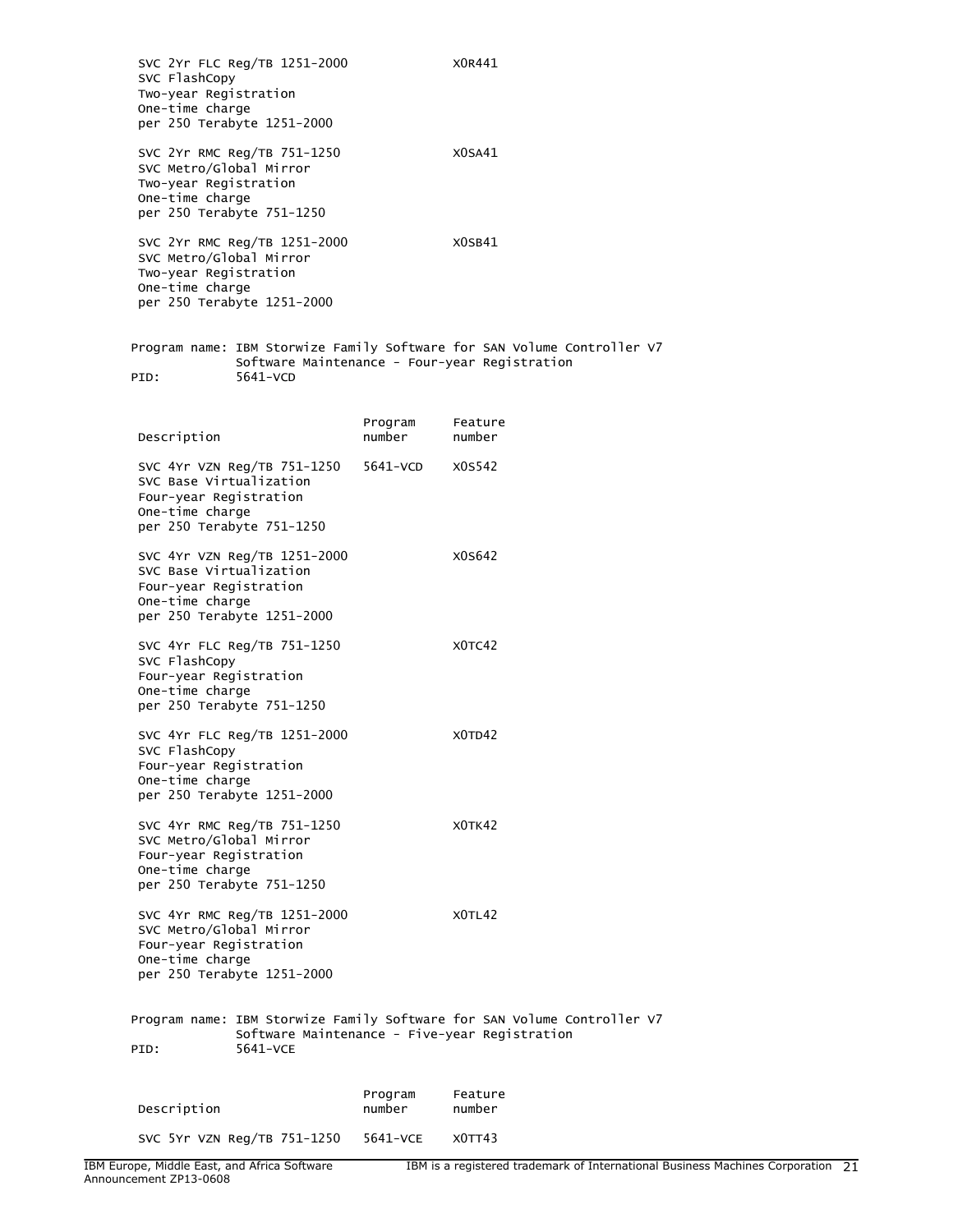SVC Base Virtualization Five-year Registration One-time charge per 250 Terabyte 751-1250 SVC 5Yr VZN Reg/TB 1251-2000 X0TU43 SVC Base Virtualization Five-year Registration One-time charge per 250 Terabyte 1251-2000 SVC 5Yr FLC Reg/TB 751-1250 X0T043 SVC FlashCopy Five-year Registration One-time charge per 250 Terabyte 751-1250 SVC 5Yr FLC Reg/TB 1251-2000 X0T143 SVC FlashCopy Five-year Registration One-time charge per 250 Terabyte 1251-2000 SVC 5Yr RMC Reg/TB 751-1250 X0T743 SVC Metro/Global Mirror Five-year Registration One-time charge per 250 Terabyte 751-1250 SVC 5Yr RMC Reg/TB 1251-2000 X0T843 SVC Metro/Global Mirror Five-year Registration One-time charge per 250 Terabyte 1251-2000 Program name: IBM Storwize Family Software for Storwize V7000 External Virtualization Software Maintenance<br>PID: 5639-EVA 5639-EVA One-year No Charge Registration Program Feature<br>number number Description IBM Storwize V7000 5639-EVA LAS3F4 EV+1YRSWM/encl IBM Storwize V7000 Ext. Virt. SW One-year NC Registration per 250 Storage Device One-year Renewal: IBM Storwize V7000 LAS3F5 EV+1YRSWM RNL/encl IBM Storwize V7000 Ext. Virt. SW One-year Renewal One-time charge per 250 Storage Device Program name: IBM Storwize Family Software for Storwize V7000 External Virtualization Software maintenance - One-year After License PID: 5639-EVB Program Feature Description **number** number number IBM Storwize V7000 5639-EVB LAS4F6 EV+1YRSWM AFL/encl IBM Storwize V7000 Ext. Virt. SW One-year After License

One-time charge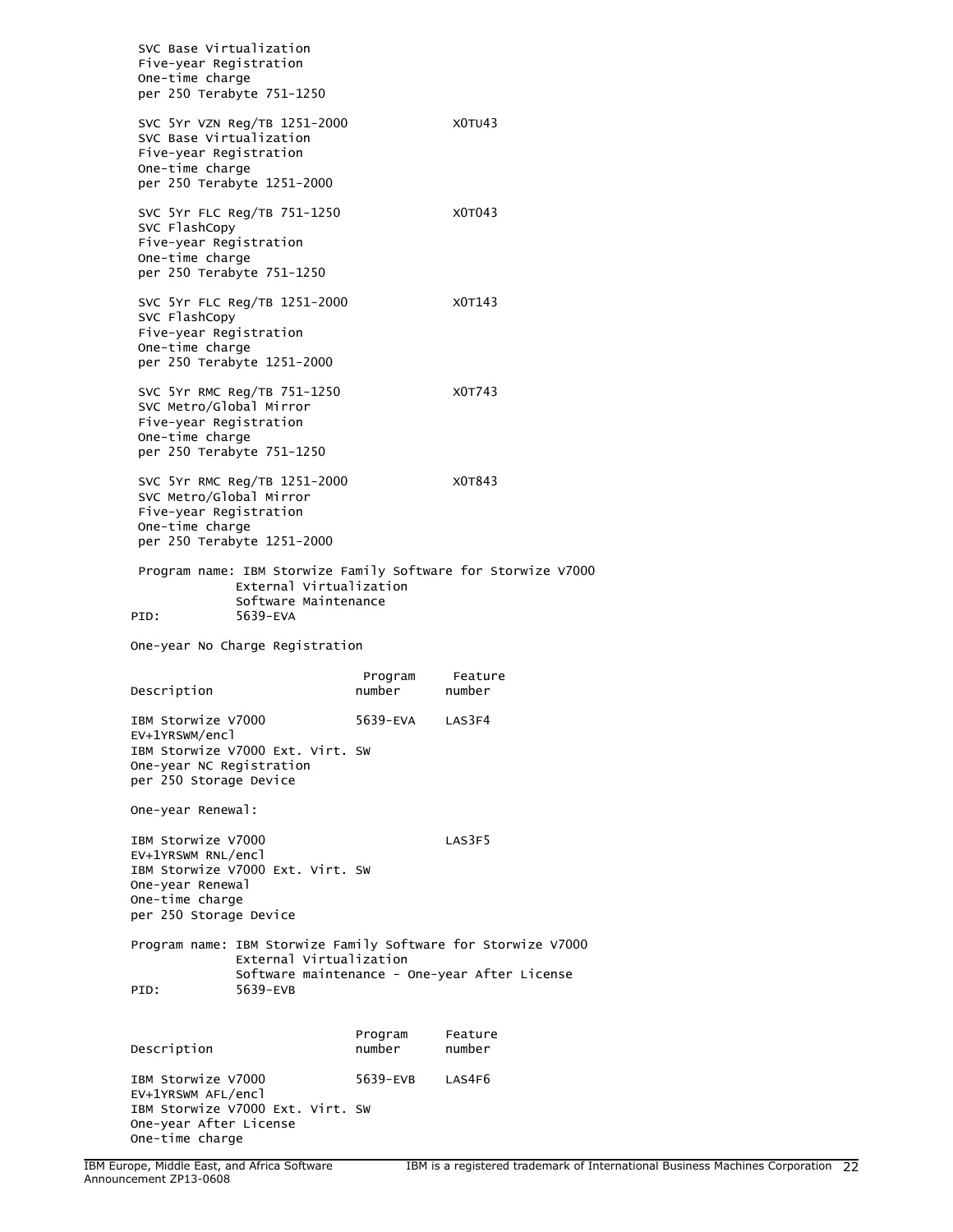per 250 Storage Device Program name: IBM Storwize Family Software for Storwize V7000 External Virtualization Software Maintenance - Three-year Registration PID: 5639-EVD Program Feature Description **number** number number IBM Storwize V7000 5639-EVD LAS6F7 3Yr EV Reg/encl IBM Storwize V7000 Ext. Virt. SW Three-year Registration One-time charge per 250 Storage Device Program name: IBM Storwize Family Software for Storwize V7000 External Virtualization Software Maintenance - Three-year Renewal<br>PID: 5639-EVE 5639-EVE Program Feature Description **number** number number IBM Storwize V7000 5639-EVE LAS7F8 3Yr EV RNL/encl IBM Storwize V7000 Ext. Virt. SW Three-year Renewal One-time charge per 250 Storage Device Program name: IBM Storwize Family Software for Storwize V7000 External Virtualization Software Maintenance - Three-year After License<br>PID: 5639-EVF 5639-EVF Program Feature Description **number** number number IBM Storwize V7000 5639-EVF LAS8F9 3Yr EV AFL/encl IBM Storwize V7000 Ext. Virt. SW Three-year After License One-time charge per 250 Storage Device Program name: IBM Storwize Family Software for Storwize V7000 External Virtualization Software maintenance - Two-year Registration PID: 5639-EVC Program Feature Description number number number IBM Storwize V7000 5639-EVC XAS541 2Yr EV Reg/encl IBM Storwize V7000 Ext. Virt. SW Two-year Registration One-time charge per 250 Storage Device Program name: IBM Storwize Family Software for Storwize V7000 External Virtualization Software maintenance - Four-year Registration<br>FID: 5639-EVG 5639-EVG

Program Feature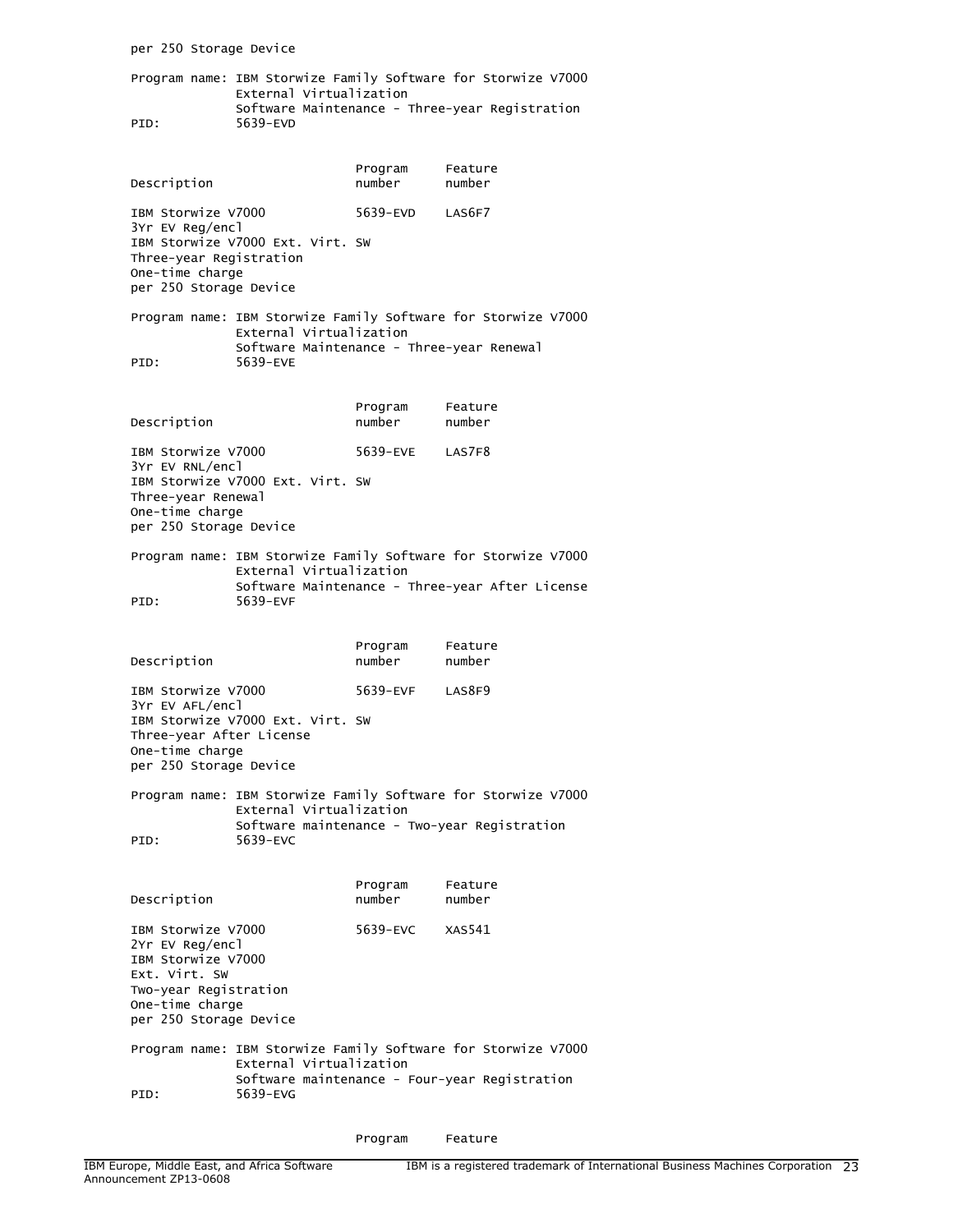Description **number** number number IBM Storwize V7000 5639-EVG XAS942 4Yr EV Reg/encl IBM Storwize V7000 Ext. Virt. SW Four-year Registration One-time charge per 250 Storage Device Program name: IBM Storwize Family Software for Storwize V7000 External Virtualization Software maintenance - Five-year Registration<br>PID: 5639-EVH 5639-EVH Program Feature Description **number** number number IBM Storwize V7000 5639-EVH XATA43 5Yr EV Reg/encl IBM Storwize V7000 Ext. Virt. SW Five-year Registration One-time charge per 250 Storage Device Program name: IBM Storwize Family Software for Storwize V7000 Remote Mirroring Software maintenance PID: 5639-RMA One-year No Charge Registration Program Feature Description number number number IBM Storwize V7000 5639-RMA LATCF4 RM+1YRSWM/encl IBM Storwize V7000 Remote Mirror SW One-year NC Registration per 250 Storage Device One-year Renewal: IBM Storwize V7000 CATCF5 RM+1YRSWM RNL/encl IBM Storwize V7000 Remote Mirror SW One-year Renewal per 250 Storage Device Program name: IBM Storwize Family Software for Storwize V7000 Remote Mirroring Software maintenance - One-year After License PID: 5639-RMB Program Feature Description IBM Storwize V7000 5639-RMB LATDF6 RM+1YRSWM AFL/encl IBM Storwize V7000 Remote Mirror SW One-year After License per 250 Storage Device

Program name: IBM Storwize Family Software for Storwize V7000 Remote Mirroring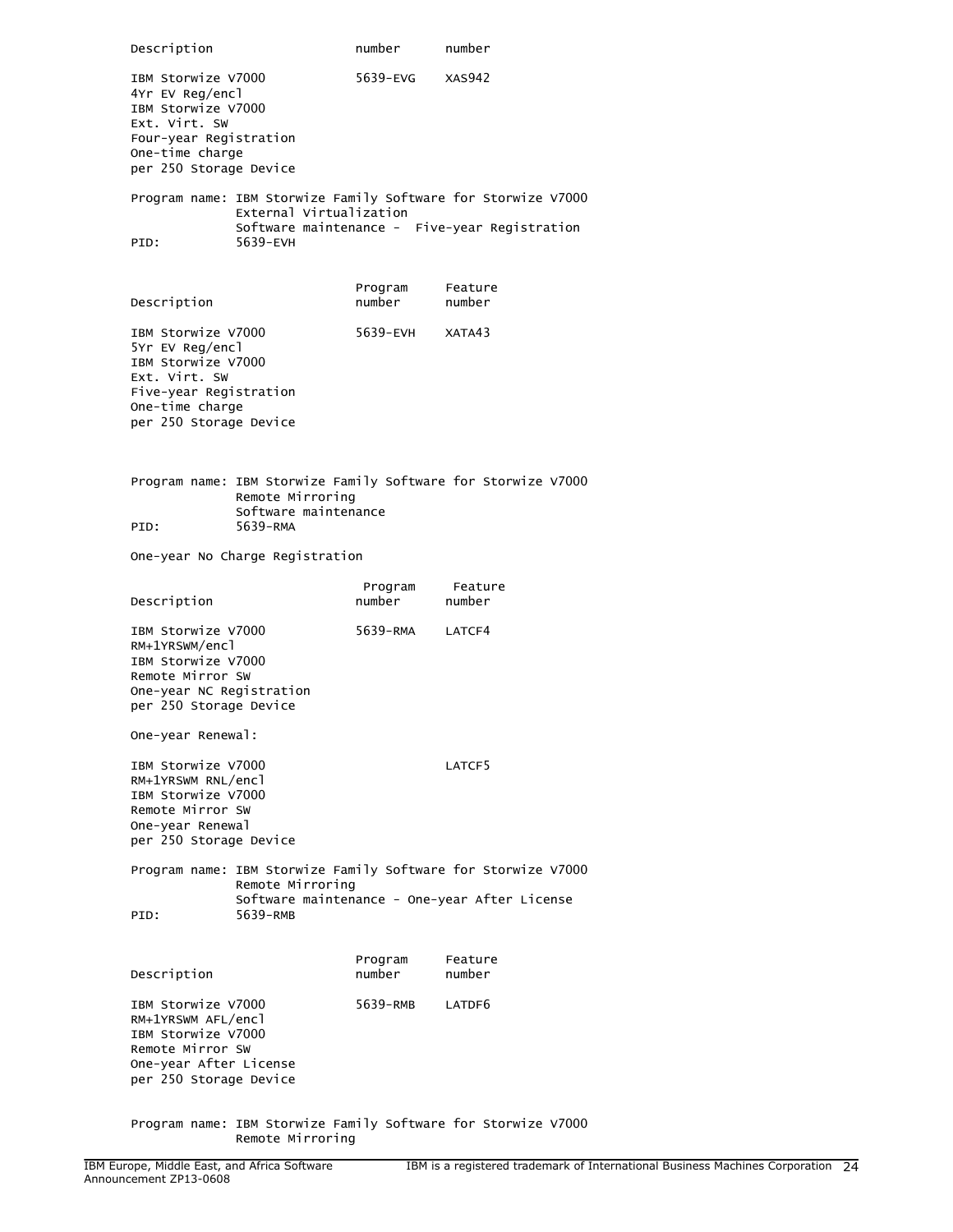Program Feature Description **number** number number IBM Storwize V7000 5639-RMD LATFF7 3Yr RM Reg/encl IBM Storwize V7000 Remote Mirror Three-year Registration One-time charge per 250 Storage Device Program name: IBM Storwize Family Software for Storwize V7000 Remote Mirroring Software maintenance - Three-year Renewal<br>PID: 5639-RME 5639-RME Program Feature Description **number** number number IBM Storwize V7000 5639-RME LATGF8 3Yr RM RNL/encl IBM Storwize V7000 Remote Mirror Three-year Renewal One-time charge per 250 Storage Device Program name: IBM Storwize Family Software for Storwize V7000 Remote Mirroring Software maintenance - Three-year After License PID: 5639-RMF Program Feature Description **number** number number IBM Storwize V7000 5639-RMF LATHF9 3Yr RM AFL/encl IBM Storwize V7000 Remote Mirror Three-year After License One-time charge per 250 Storage Device Program name: IBM Storwize Family Software for Storwize V7000 Remote Mirroring Software maintenance - Two-year Registration PID: 5639-RMC Program Feature Description **number** number number IBM Storwize V7000 5639-RMC XATE41 2Yr RM Reg/encl IBM Storwize V7000 Remote Mirror Two-year Registration One-time charge per 250 Storage Device Program name: IBM Storwize Family Software for Storwize V7000 Remote Mirroring Software maintenance - Four-year Registration PID: 5639-RMG Program Feature

Description **number** number number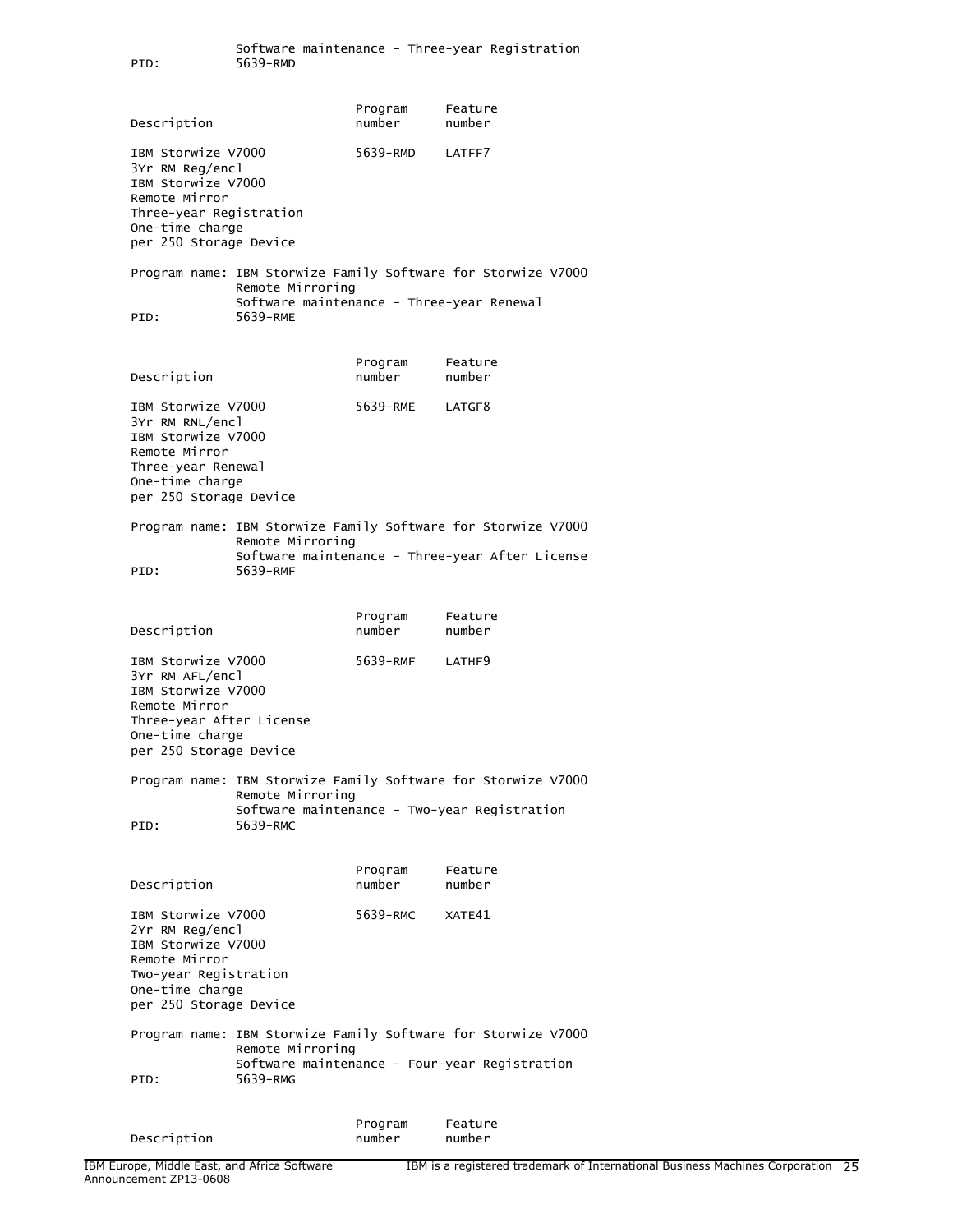IBM Storwize V7000 5639-RMG XATJ42 4Yr RM Reg/encl IBM Storwize V7000 Remote Mirror Four-year Registration One-time charge per 250 Storage Device Program name: IBM Storwize Family Software for Storwize V7000 Remote Mirroring Software maintenance - Five-year Registration<br>PID: 5639-RMH 5639-RMH

| Description                                                                                                                                         | Program<br>number | Feature<br>number |
|-----------------------------------------------------------------------------------------------------------------------------------------------------|-------------------|-------------------|
| IBM Storwize V7000<br>5Yr RM Reg/encl<br>IBM Storwize V7000<br>Remote Mirror<br>Five-year Registration<br>One-time charge<br>per 250 Storage Device | 5639-RMH XATK43   |                   |

#### **Charge metric**

| Program name                                                                                                                              | Part number or<br>PID number | Charge metric              |
|-------------------------------------------------------------------------------------------------------------------------------------------|------------------------------|----------------------------|
| IBM Storwize Family<br>Software for SAN Volume<br>Controller V7                                                                           | 5641-VC7                     | Per terabyte<br>increments |
| IBM Storwize Family 5725-M19<br>Software for SAN Volume<br>Controller V7<br>(for Passport Advantage)                                      |                              | Per terabyte<br>increments |
| IBM Storwize Family<br>Software for SAN Volume<br>Controller<br>Real-time Compression<br>Software V7                                      | 5641-CP7                     | Per terabyte<br>increments |
| IBM Storwize Family 5725-H04<br>Software for SAN Volume<br>Controller<br>Real-time Compression<br>Software V7<br>(for Passport Advantage) |                              | Per terabyte<br>increments |
| IBM Storwize Family<br>Software for<br>Storwize V7000 V7                                                                                  | 5639-VM7                     | Per Storage Device         |
| IBM Storwize Family<br>Software for<br>Storwize V7000 External<br>Virtualization software V7                                              | 5639-EV7                     | Per Storage Device         |
| IBM Storwize Family<br>Software for<br>Storwize V7000 Remote<br>Mirroring software V7                                                     | 5639-RM7                     | Per Storage Device         |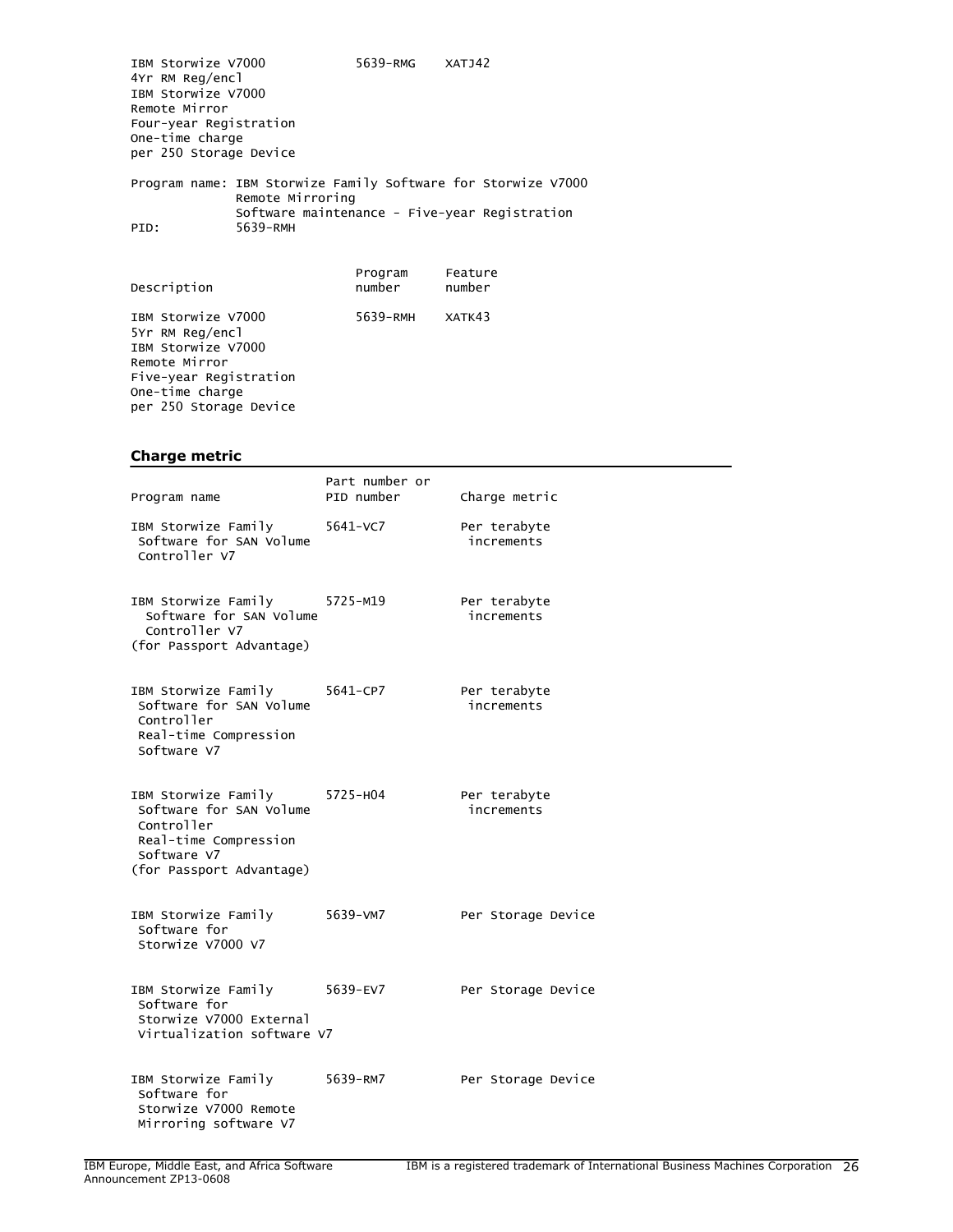| IBM Storwize Family<br>Software for<br>Storwize V7000 Real-time<br>Compression software V7 | 5639-CP7 | Per Storage Device |  |
|--------------------------------------------------------------------------------------------|----------|--------------------|--|
| IBM Storwize Family<br>Software for Flex<br>System V7000                                   | 5639-NZ7 | Per Storage Device |  |
| IBM Flex System V7000<br>Remote Mirroring<br>Software                                      | 5639-RE7 | Per Storage Device |  |
| IBM Flex System V7000<br>External Virtualization<br>Software                               | 5639-EX7 | Per Storage Device |  |
| IBM Flex System V7000<br>Real-time Compression<br>Software                                 | 5639-CM7 | Per Storage Device |  |
| IBM Storwize Family<br>Software for<br>Storwize V5000                                      | 5639-ST7 | Per Storage Device |  |

#### **New orders for Storwize Family Software**

For new Storwize Family Software V7 program number orders, first order the appropriate hardware for the initial system or cluster, then order the Storwize Family Software license.

**Note:** Real-time Compression , External Virtualization, Remote Mirroring software product identifiers are optional, and are ordered along with or where there is already a complete Storwize Family system, like the SAN Volume Controller 2145 or the Storwize V7000 2076 hardware, in place with the appropriate required Storwize Family software license for that system.

## **License metric definition**

For SVC:

## **Terabyte (T/TB)**

1 TB of managed storage = 2 to the power of 40 bytes =  $1,099,511,627,776$  bytes, trillion bytes.

For Storwize V7000, Flex System V7000, and Storwize V5000:

#### **Storage Device**

Storage Device is a unit of measure by which the Program can be licensed. A Storage Device is an independently powered, channel-attached device that stores or controls the storage of data on magnetic disks or solid state drives, such as disk controllers and their respective expansion units, each constituting separate Storage Devices. Licensee must obtain entitlements for every Storage Device which runs, uses services provided by, or otherwise accesses the Program and for every Storage Device on which the Program is installed. Instead of the entitlements required for the Program directly, Licensee must obtain entitlements for this Program sufficient to cover the Storage Devices managed by the Program.

A storage device is equivalent to an enclosure, the term used most often when describing the Storwize Family Software product licensing and usage.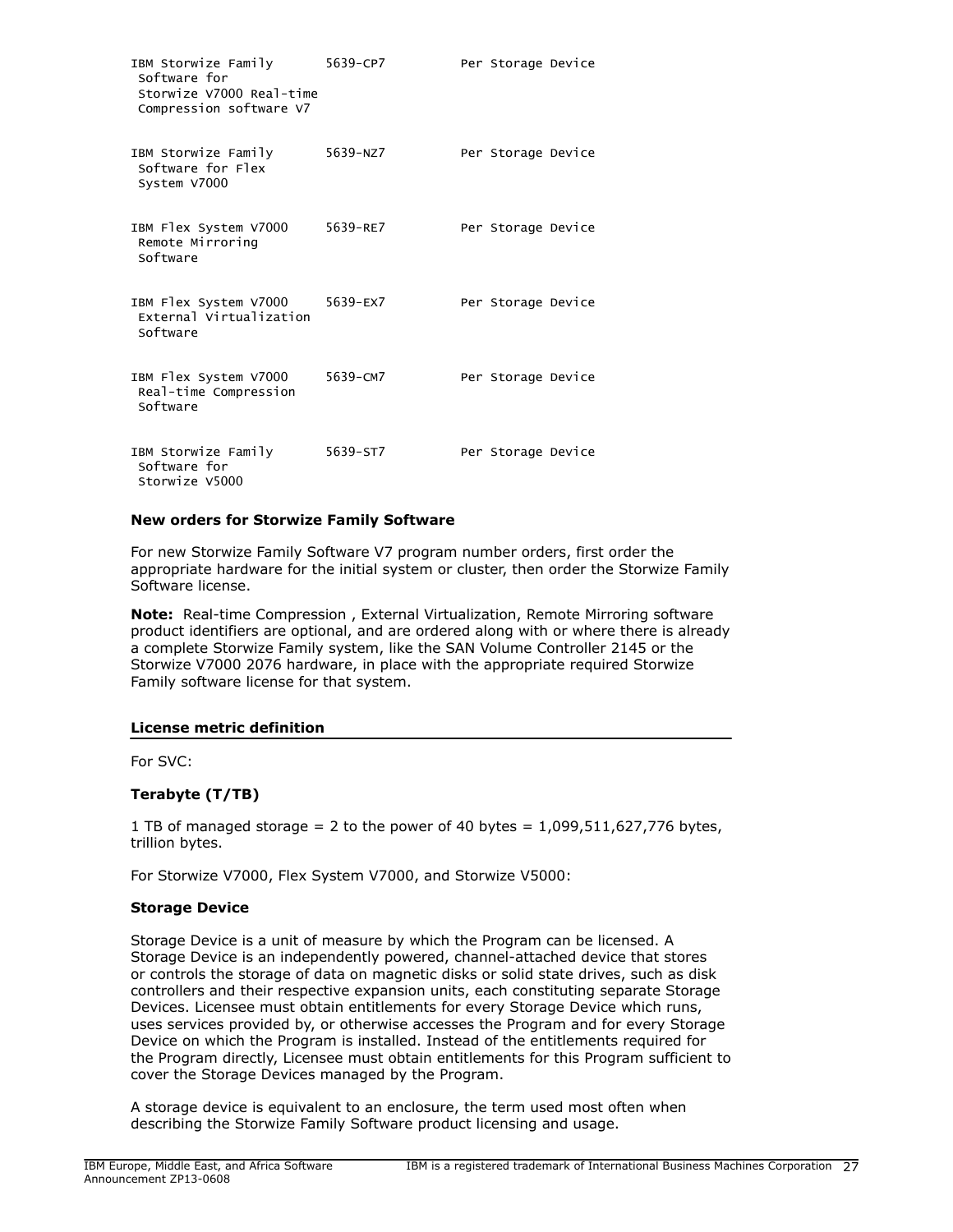#### **New orders for media**

For Storwize V7000 (5639-VM7), customers have the option to choose either electronic software delivery (ESD) or physical media. ESD option is the default distribution. Customers are allowed to change the order from ESD to physical media with an additional charge through a software license PID.

## **Customers requesting ESD**

Downloading from the electronic software delivery website requires an active Software Maintenance Agreement for each product to be downloaded and registration with the ESS website. Visit

## <http://www.ibm.com/servers/eserver/ess>

Website registration requires:

- A valid customer number
- A software order number associated with the customer number

If you do not have and cannot obtain the customer number or software order number pair by any other means, you can process a 5639-VM1 upgrade order specifying electronic software delivery.

The following is the list of participating PID product for which upgrades and refreshes are available via ESD download:

Program name: IBM Storwize V7000 Software V7

| Program<br>number | Description            | Feature<br>number |
|-------------------|------------------------|-------------------|
| 5639-VM7          | Media Feature Charge   | 3437              |
|                   | Electronic SW Delivery | 3450              |

## <span id="page-27-0"></span>**Terms and conditions**

The information provided in this announcement letter is for reference and convenience purposes only. The terms and conditions that govern any transaction with IBM are contained in the applicable contract documents such as the IBM International Program License Agreement, IBM International Passport Advantage Agreement, and the IBM Agreement for Acquisition of Software Maintenance.

#### *Licensing*

IBM International Program License Agreement including the License Information document and Proof of Entitlement (PoE) govern your use of the program. PoEs are required for all authorized use. Part number products only, offered outside of Passport Advantage , where applicable, are license only and do not include Software Maintenance.

This software license includes Software Subscription and Support (also referred to as Software Maintenance).

## *Agreement for Acquisition of Software Maintenance*

The IBM Agreement for Acquisition of Software Maintenance (Z125-6011) applies for Subscription and Support (also referred to as Software Maintenance) and does not require customer signatures.

These programs are licensed under the IBM Program License Agreement (IPLA) and the associated Agreement for Acquisition of Software Maintenance, which provide for support with ongoing access to releases and versions of the program. IBM includes one year of Software Subscription and Support (also referred to as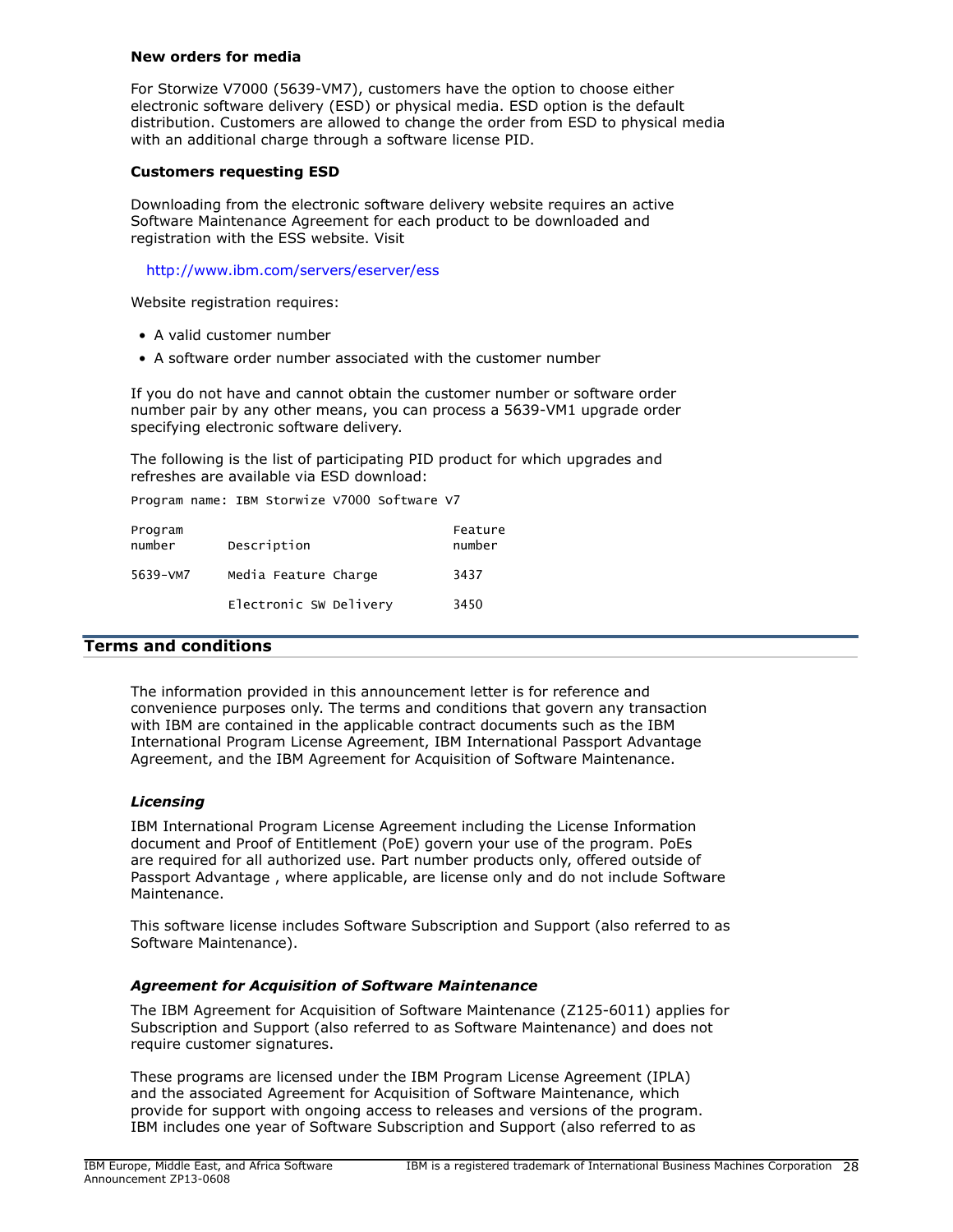Software Maintenance) with the initial license acquisition of each program acquired. The initial period of Software Subscription and Support (also referred to as Software Maintenance) can be extended by the purchase of a renewal option, if available.

The customer is responsible for ensuring they renew their SWMA coverage for all licensed features and capacities before expiration. Restarting SWMA after expiration will incur a higher charge for that renewal.

These programs have a one-time license charge for use of the program and an annual renewable charge for the enhanced support that includes telephone assistance (voice support for defects during normal business hours), as well as access to updates, releases, and versions of the program as long as support is in effect.

# *License Information form number*

GI13-2841 License Information for:

- 5641-VC7 IBM Storwize Family SAN Volume Controller Software V7.2
- 5641-CP7 IBM Storwize Family SAN Volume Controller Compression Software V7.2
- 5639-VM7 IBM Storwize Family V7000 Software V7.2
- 5639-EV7 IBM Storwize Family V7000 External Virtualization Software V7.2
- 5639-RM7 IBM Storwize Family V7000 Remote Mirroring Software V7.2
- 5639-CP7 IBM Storwize Family V7000 Compression Software V7.2

GI13-2809 License information for:

- 5639-NZ7 IBM Storwize Family Software for Flex System V7000 V7.2
- 5639-EX7 IBM Flex System V7000 External Virtualization Software V7.2
- 5639-RM7 IBM Flex System V7000 Remote Mirroring Software V7.2
- 5639-CM7 IBM Flex System V7000 Real-time Compression Software V7.2

On or near the planned availability date, the current License Information documents will be available for review on the IBM Software License Agreement website

<http://www.ibm.com/software/sla/sladb.nsf>

## *Limited warranty applies*

Yes

## *Limited warranty*

IBM warrants that when the program is used in the specified operating environment, it will conform to its specifications. The warranty applies only to the unmodified portion of the program. IBM does not warrant uninterrupted or error-free operation of the program or that IBM will correct all program defects. You are responsible for the results obtained from the use of the program.

IBM provides you with access to IBM databases containing information on known program defects, defect corrections, restrictions, and bypasses at no additional charge. For further information, consult the IBM Software Support Handbook found at

## <http://www.ibm.com/support/handbook>

IBM will maintain this information for at least one year after the original licensee acquires the program (warranty period).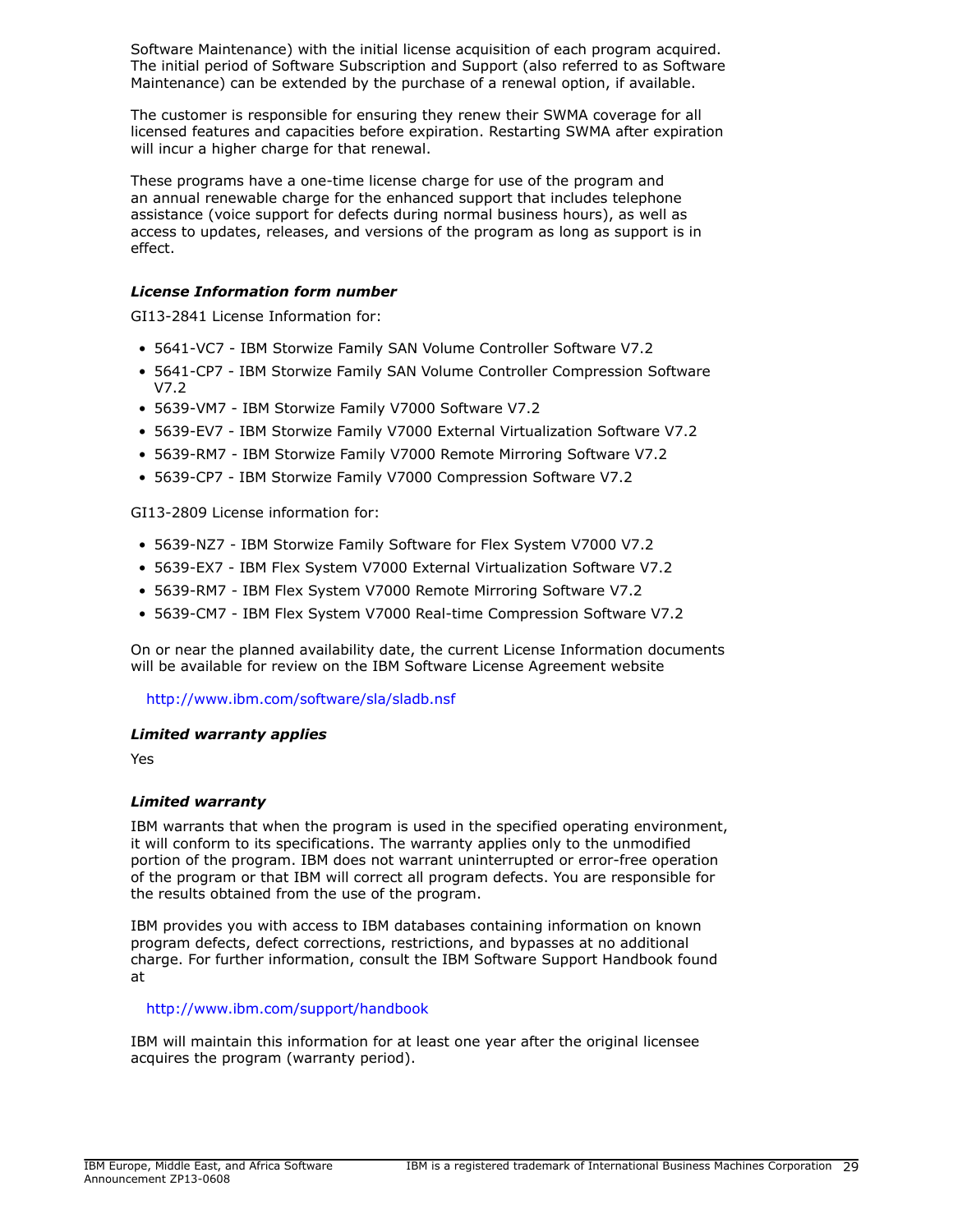## *Money-back guarantee*

If for any reason you are dissatisfied with the program and you are the original licensee, you may obtain a refund of the amount you paid for it, if within 30 days of your invoice date you return the program and its PoE to the party from whom you obtained it. If you downloaded the program, you may contact the party from whom you acquired it for instructions on how to obtain the refund.

For clarification, note that (1) for programs acquired under the IBM International Passport Advantage offering, this term applies only to your first acquisition of the program and (2) for programs acquired under any of IBM's On/Off Capacity on Demand (On/Off CoD) software offerings, this term does not apply since these offerings apply to programs already acquired and in use by you.

## *Other terms*

## *Volume orders (IVO)*

Yes. Contact your IBM representative.

## *Passport Advantage applies*

Yes, and through the Passport Advantage website at

<http://www.ibm.com/software/passportadvantage>

## *Usage restriction*

Yes

SVC standard software (5641-VC7):

This program (5641-VC7) is licensed on a per-terabyte (with cumulative tiers) sitewide capacity basis. (Refer to the [Ordering information](#page-16-0) section for information on charges for this program.) Users may only install this program on IBM System Storage SAN Volume Controller 2145-CF8, 2145-8G4, 2145-8A4, 2145-8F4, and 2145-8F2 Storage Engines, or subsequent IBM replacements of these.

Customers are licensed to use this program only to manage storage capacity within a single site, and only for the amount of storage capacity within that site for which they have received proper authorization from IBM . Customers must obtain a separate license for any additional sites within which they want to use SAN Volume Controller Software V7 (5641-VC7) and obtain separate capacity authorizations for each such site. The 5641-VC7 site license subsumes and supersedes all individual 5639-VC1, 5639-VC2, 5639-VCT, 5639-VC3, 5639-VC4, 5639-VC5, and 5639-VC6 licenses previously in effect at that site.

A customer's right to use the IBM FlashCopy for SAN Volume Controller and Metro/ Global Mirror for SAN Volume Controller features of this program is also limited to the amount of authorizations obtained from IBM . The authorizations for FlashCopy and for Metro/Global Mirror cannot exceed the total capacity authorization for the amount of managed storage on all clusters within the site. Use of FlashCopy features requires license authorizations for only the FlashCopy sources, not the targets.

Use of Metro/Global Mirror features requires license authorizations for both the Metro/Global Mirror source and target capacities in use. Use of the Metro/ Global Mirror feature between clusters located in different sites requires separate authorization for each site.

This program is only supported for use with host servers, storage sub-systems, and SAN configurations identified by IBM as being supported for attachment to the IBM System Storage SAN Volume Controller. This program is provided together with code provided under separate license agreements, including, but not limited to, open source license agreements.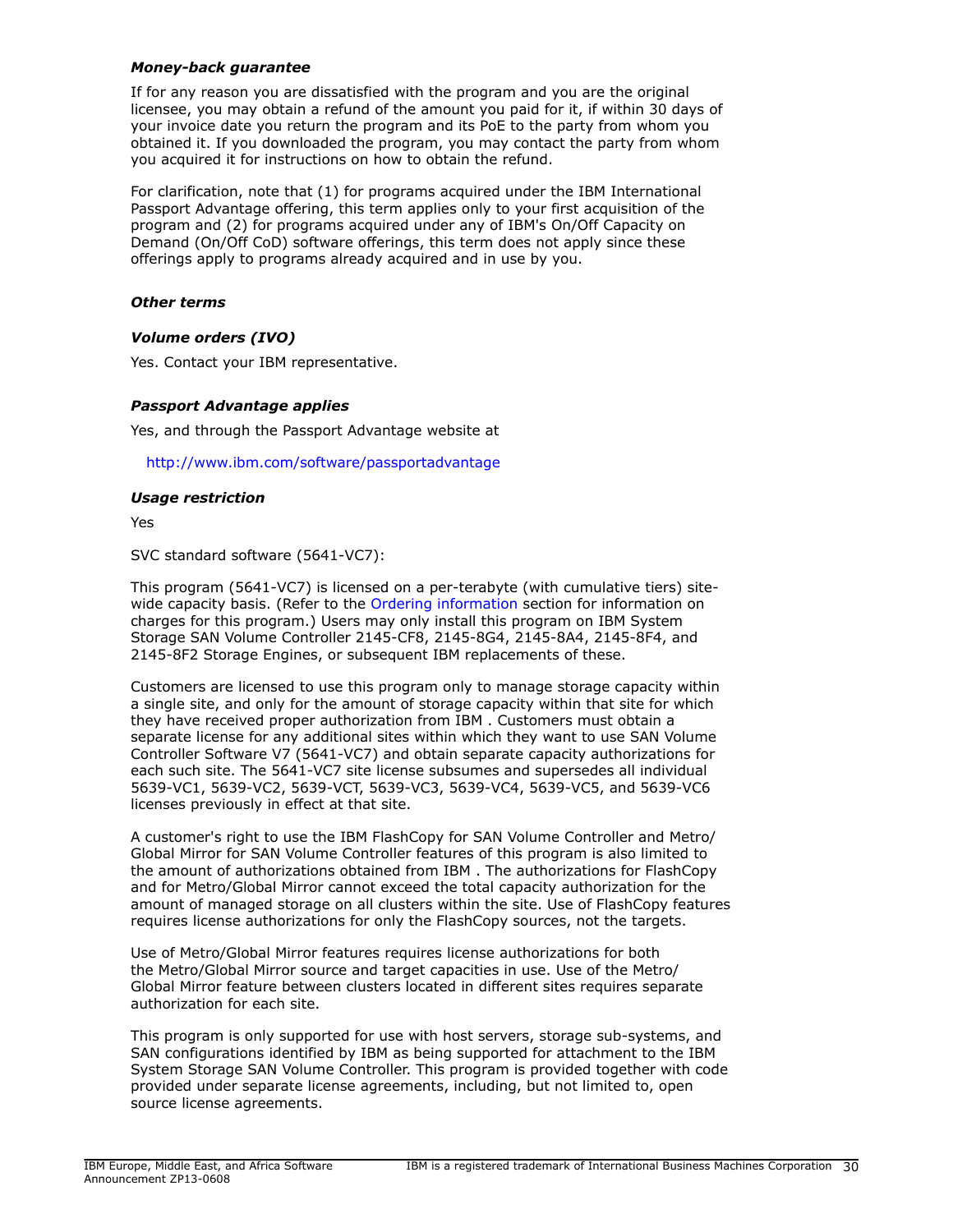#### **Storwize V7000**

The following Program Unique Terms apply. This program is licensed for use with the IBM Storwize V7000 system with which the program was delivered, and only to manage the capacity specified in the proof of entitlement document for that license. A separate license is required for each IBM Storwize V7000 storage enclosure. The following paragraph titled "Disabling device" applies to the use of the IBM Storwize V7000 Software components. The term "Program" in these paragraphs shall mean the IBM Storwize V7000 Software components.

**Disabling device:** The Program may include a disabling device that will prevent certain features from being used. You will not tamper with such disabling device or otherwise change the Program.

**Transferability:** The Program 5639-VM7 is nontransferable between IBM Storwize V7000 systems and is only to be used on the IBM Storwize V7000 system for which it was purchased. If the system is transferred to a new owner, the program license transfers with the system. However, Software Maintenance does not transfer, and a new maintenance agreement must be purchased by the new owner.

For additional information, refer to the License Information document that is available on the IBM Software License Agreement website

## <http://www.ibm.com/software/sla/sladb.nsf>

#### *Software Subscription and Support applies*

Yes. Software Subscription and Support (also referred to as Software Maintenance), is now included in the Passport Advantage Agreement. Installation and technical support for the products announced in this announcement is provided by the Software Subscription and Support offering of the IBM International Passport Advantage Agreement. This fee service enhances customer productivity by providing voice or electronic access into the IBM support organizations.

IBM includes one year of Software Subscription and Support with the initial license acquisition of each program acquired. The initial period of Software Subscription and Support can be extended by the purchase of a renewal option.

While your Software Subscription and Support is in effect, IBM provides you assistance for your routine, short duration installation and usage (how-to) questions, and code-related questions. IBM provides assistance via telephone and, if available, electronic access, only to your information systems (IS) technical support personnel during the normal business hours (published prime shift hours) of your IBM support center. (This assistance is not available to your end users.) IBM provides Severity 1 assistance 24 hours a day, every day of the year. For additional details, consult your IBM Software Support Handbook at

#### <http://www.ibm.com/support/handbook>

Software Subscription and Support does not include assistance for the design and development of applications, your use of programs in other than their specified operating environment, or failures caused by products for which IBM is not responsible under this agreement.

For additional information about the Passport Advantage Agreement, visit the Passport Advantage website at

<http://www.ibm.com/software/passportadvantage>

All distributed software licenses include Software Subscription and Support for a period of 12 months from the date of acquisition, providing a streamlined way to acquire IBM software and assure technical support coverage for all licenses. Extending coverage, for a total of three years from date of acquisition, may be elected.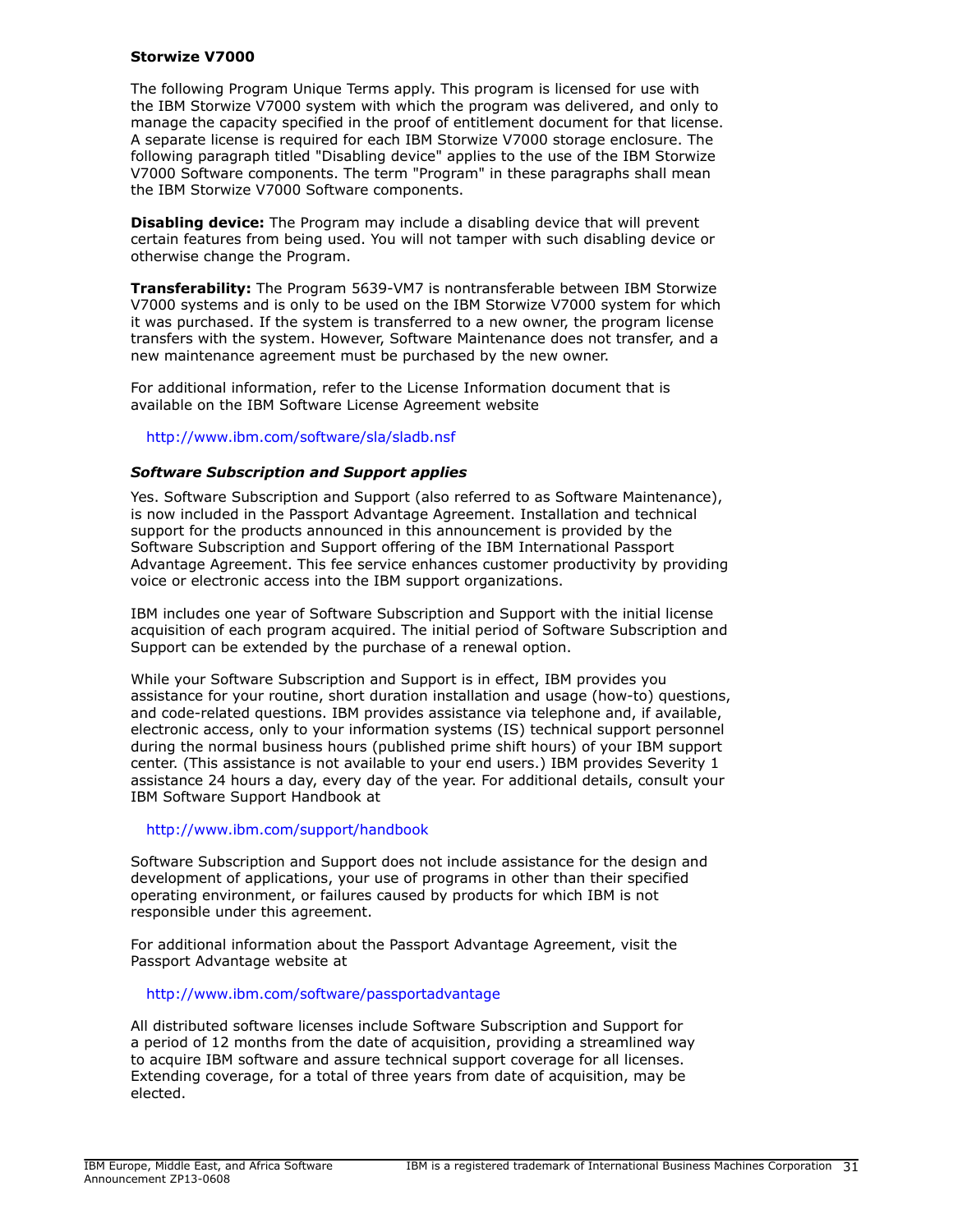## *Variable charges apply*

No

#### *Educational allowance available*

Yes. When ordering through the program number process, a 15% education allowance applies to qualified education institution customers.

Education software allowance program applies when ordering through the program number process.

For the part number ordering process, special education prices are available for qualified customers through Passport Advantage .

#### *ESAP available*

Yes, to qualified customers.

#### **Statement of good security practices**

IT system security involves protecting systems and information through prevention, detection, and response to improper access from within and outside your enterprise. Improper access can result in information being altered destroyed or misappropriated or can result in misuse of your systems to attack others. Without a comprehensive approach to security, no IT system or product should be considered completely secure and no single product or security measure can be completely effective in preventing improper access. IBM systems and products are designed to be part of a comprehensive security approach, which will necessarily involve additional operational procedures, and may require other systems, products, or services to be most effective. IBM does not warrant that systems and products are immune from the malicious or illegal conduct of any party.

#### <span id="page-31-0"></span>**Prices**

#### **Business Partner information**

If you are an IBM Business Partner -- Distributor for Workstation Software acquiring products from IBM , you may link to Passport Advantage Online for resellers where you can obtain Business Partner pricing information. An IBM ID and password are required.

[https://www.ibm.com/software/howtobuy/passportadvantage/paoreseller/emea/](https://www.ibm.com/software/howtobuy/passportadvantage/paoreseller/emea/channelannouncement) [channelannounc ement](https://www.ibm.com/software/howtobuy/passportadvantage/paoreseller/emea/channelannouncement)

#### **Passport Advantage**

For Passport Advantage information and charges, contact your IBM representative or authorized IBM Business Partner for Software Value Plus. Additional information is also available at

<http://www.ibm.com/software/passportadvantage>

Contact your local IBM representative for the applicable charges.

To order a basic license, specify the program number and the one-time charge feature number in the quantity desired.

The program is available via electronic download only.

For all local charges, contact your IBM representative.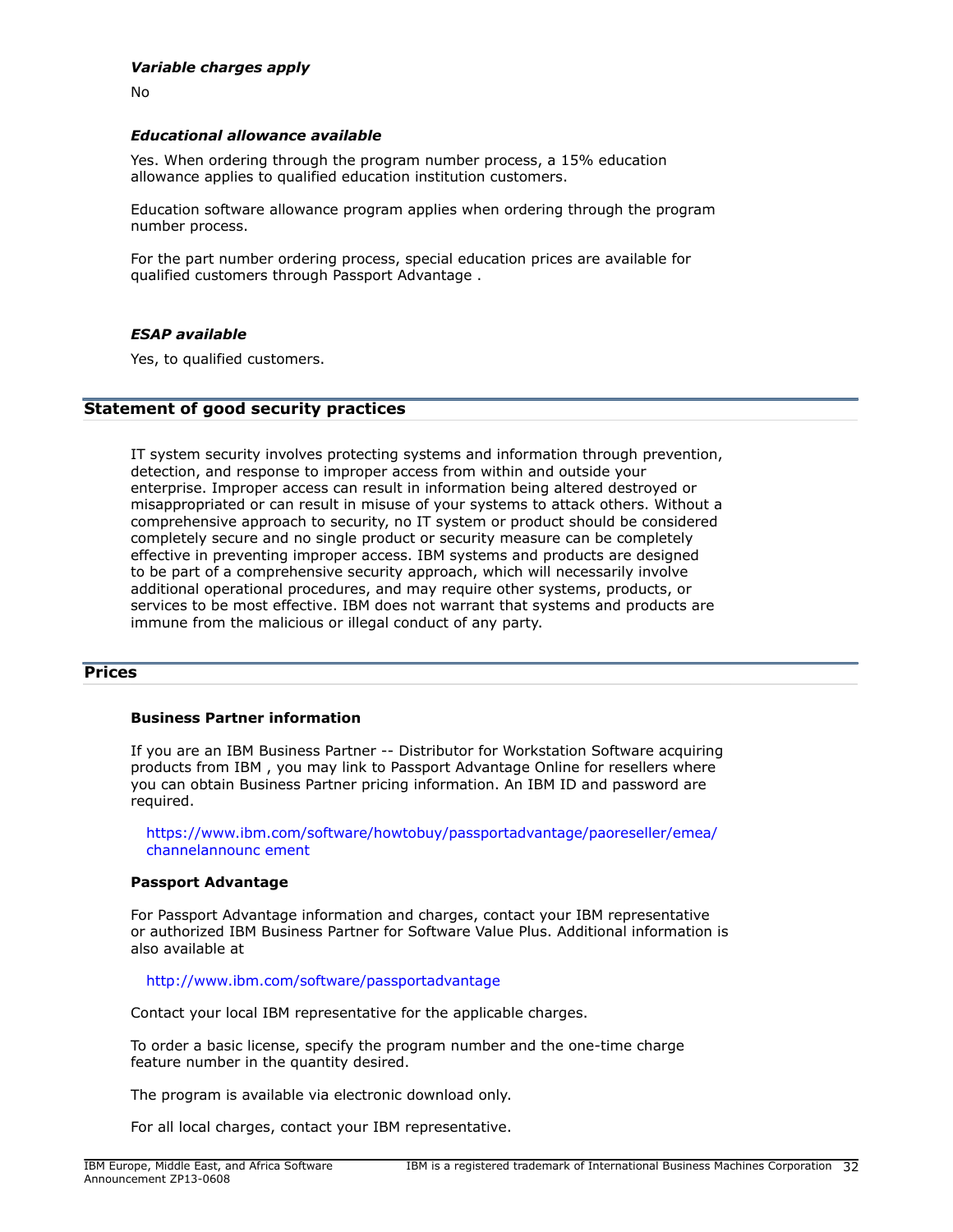#### **Passport Advantage**

For Passport Advantage information and charges, contact your IBM representative or authorized IBM Business Partner for Software Value Plus. Additional information is also available at

<http://www.ibm.com/software/passportadvantage>

#### **IBM Global Financing**

IBM Global Financing offers competitive financing to credit-qualified customers to assist them in acquiring IT solutions. Offerings include financing for IT acquisition, including hardware, software, and services, from both IBM and other manufacturers or vendors. Offerings (for all customer segments: small, medium, and large enterprise), rates, terms, and availability can vary by country. Contact your local IBM Global Financing organization or visit

## <http://www.ibm.com/financing>

IBM Global Financing offerings are provided through IBM Credit LLC in the United States, and other IBM subsidiaries and divisions worldwide to qualified commercial and government customers. Rates are based on a customer's credit rating, financing terms, offering type, equipment type, and options, and may vary by country. Other restrictions may apply. Rates and offerings are subject to change, extension, or withdrawal without notice.

Financing from IBM Global Financing helps you preserve cash and credit lines, enables more technology acquisition within current budget limits, permits accelerated implementation of economically attractive new technologies, offers payment and term flexibility, and can help match project costs to projected benefits. Financing is available worldwide for credit-qualified customers.

For more financing information, visit

<http://www.ibm.com/financing>

#### <span id="page-32-0"></span>**Announcement countries**

All European, Middle Eastern, and African countries, except Iran, Sudan, and Syria.

## *Trademarks*

Real-time Compression and IBM Flex System are trademarks of IBM Corporation in the United States, other countries, or both.

IBM, Storwize, FlashCopy, Easy Tier, Tivoli, System Storage, Passport Advantage, Express and Global Technology Services are registered trademarks of IBM Corporation in the United States, other countries, or both.

Microsoft is a trademark of Microsoft Corporation in the United States, other countries, or both.

Other company, product, and service names may be trademarks or service marks of others.

#### *Terms of use*

IBM products and services which are announced and available in your country can be ordered under the applicable standard agreements, terms, conditions, and prices in effect at the time. IBM reserves the right to modify or withdraw this announcement at any time without notice. This announcement is provided for your information only. Reference to other products in this announcement does not necessarily imply those products are announced, or intend to be announced, in your country. Additional terms of use are located at: